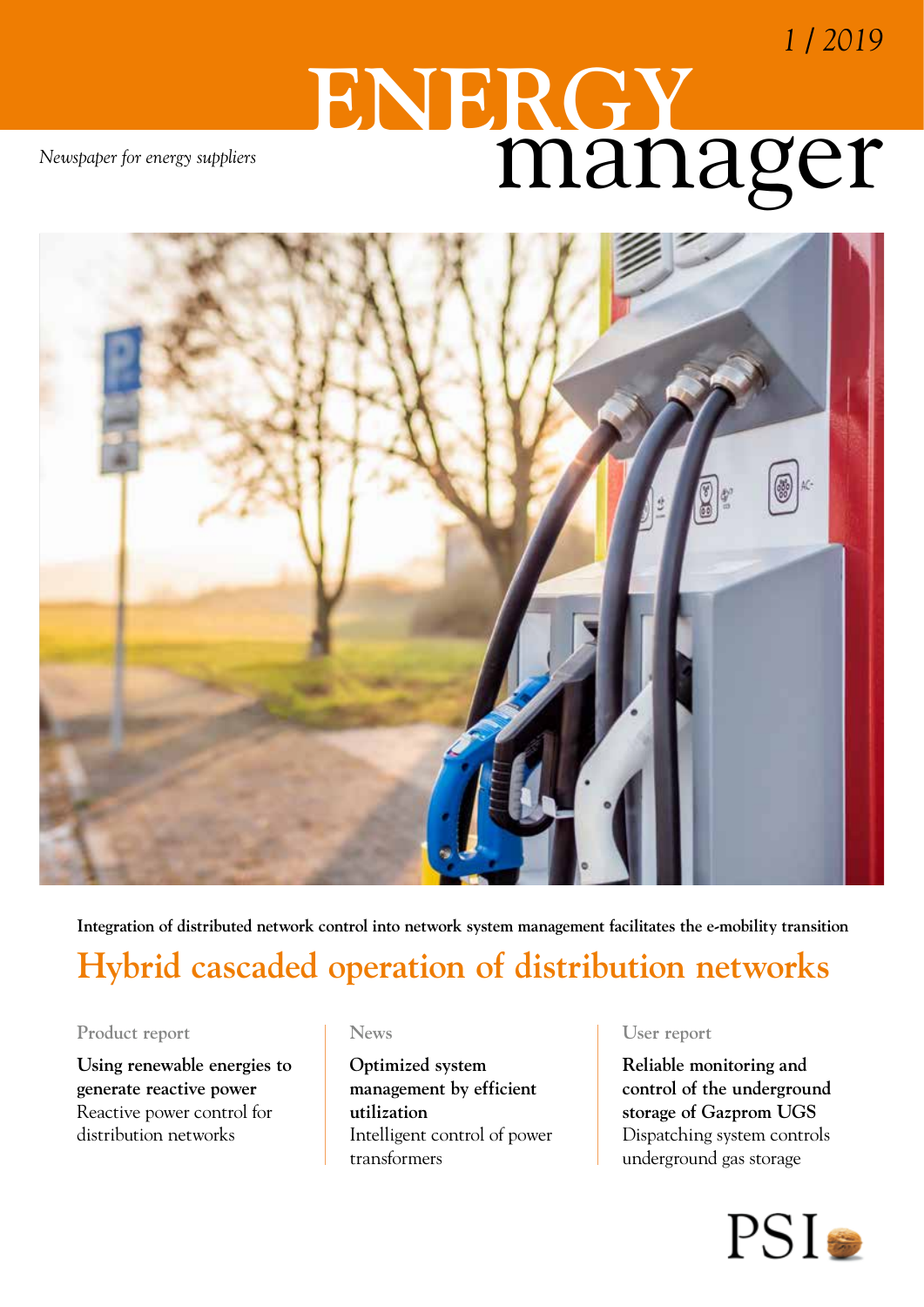

#### Dear readers,

The energy transition is a huge challenge for the entire energy sector. If we looked at it as a part of a special investigation unit, examining a crime scene, we would initially focus on a network infrastructure which is insufficient to support e-mobility. In the future, e-mobility will be widely used as concluded by all relevant studies of the recent years. Only the number of simultaneous charging processes is still unknown. There is proof that efficient and quasi  $CO_2$ -neutral mobility based on renewable energy generation is possible which supports the electrification of the traffic sector.

In addition to the known challenges related to the integration of renewable energies in rural networks, the question of economic integration of the charging infrastructure is becoming increasingly important. The ob-



servation of the distribution network is a key factor for ensuring the quality of supply as well as network optimization. Therefore, the observation of the distribution network in order to determine the appripriate measures is the equivalent of a finger print.

From our point of view, we consider the steps for more transparency and controllability as very important. PSI responds to these challenges by bundling its long term Smart Grid expertise in

### **Editorial**

the new subsidiary PSI GridConnect (formerly PSI Nentec) which makes it an "enabler" for the digitization of the distribution network. We are happy to provide you with insight into our investigative work for reliable look-ahead detection of network overloads. In the current edition, we also describe the synergies based on the cooperation between operational network services and the smart grid system.

We hope you enjoy reading the Energy Manager.

Yours sincerely,

Klaus Becker Martin Stiegler Managing Directors PSI GridConnect GmbH

### **CONTENTS**

#### **News**

| Control system upgrades for                             |  |
|---------------------------------------------------------|--|
| GASCADE Gas Transport and terranets bw 12               |  |
| Nowega installs upgrade for gas management system13     |  |
| PSI and eXept: Cooperation for test automation 15       |  |
| New integrated control system for                       |  |
|                                                         |  |
| Charging infrastructures for the mobility transition 17 |  |
| PSI and VisoTech enter partnership for                  |  |
|                                                         |  |
|                                                         |  |
|                                                         |  |

#### **Events**

#### **Title story**

**Hybrid cascaded operation of distribution networks**........ **3**

#### **PRODUCT REPORT**

**Using renewable energies to generate reactive power**....... **6**

#### **USER REPORT**

| Reliable monitoring and control of the underground |  |
|----------------------------------------------------|--|
|                                                    |  |

#### **R&D**

| LINDA concept received ISGAN award for intelligent |  |
|----------------------------------------------------|--|
|                                                    |  |

#### **Interview**

| Merger: Interview with Dr. Helmut Lorek |  |
|-----------------------------------------|--|
|                                         |  |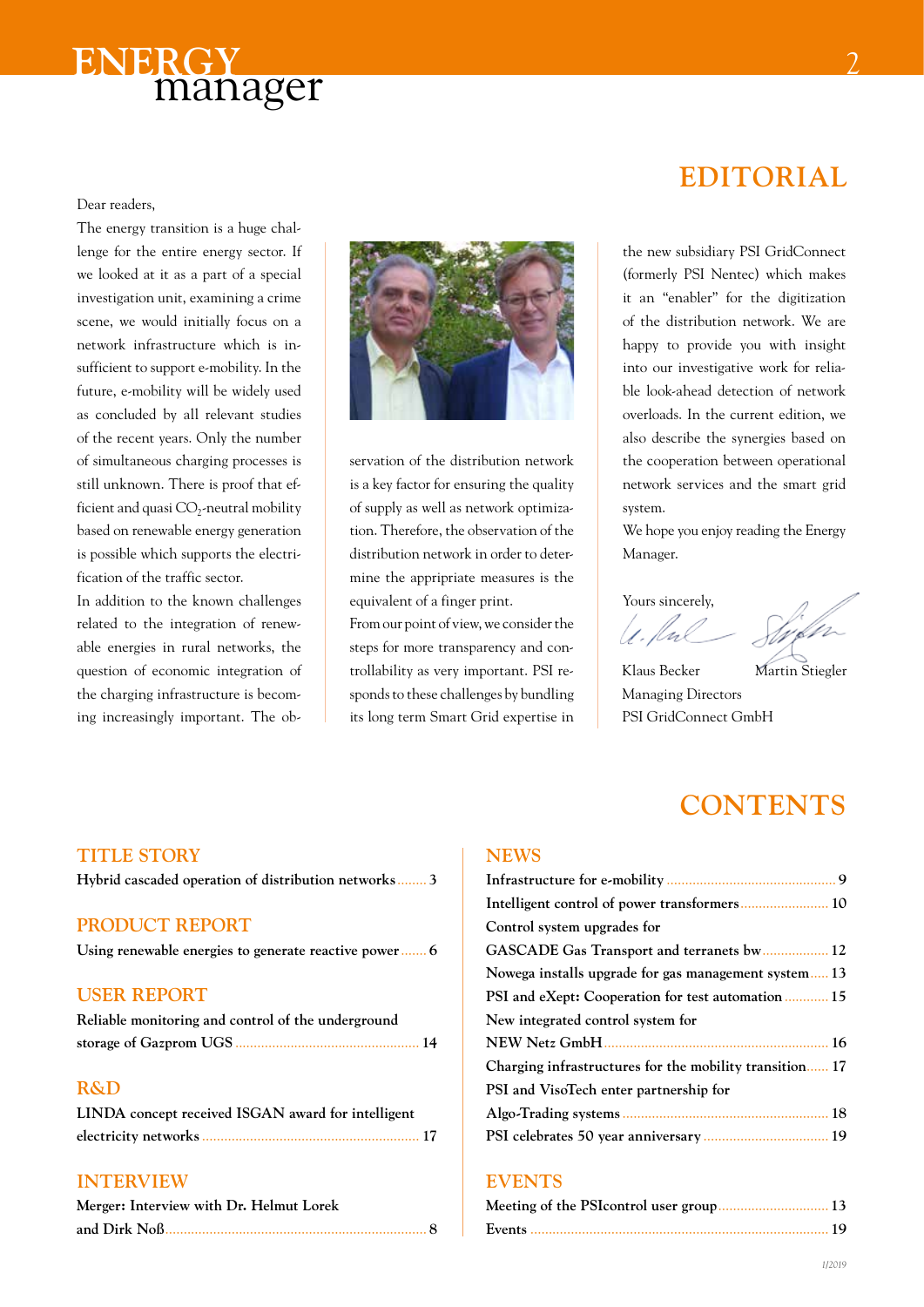

# **Hybrid Cascaded Operation of Distribution Networks**

**Fighting the climate change and the reduction of greenhouse gas emissions currently pose the greatest challenge for all areas of the energy supply. In particular, the electrical energy sector is changing significantly as its structure becomes sustainable. The continuously increasing number of decentralized generators and new electric consumers such as heat pumps and electric vehicles push especially the low and medium voltage networks to their limits.**

**I** n particular for urban areas, the costs for network expansion due to e-mobility are expected to be very high. Therefore intelligent distribution networks are the best approach to master the challenges of the energy transition and to delay and even avoid expensive network expansion altogether.

The new hybrid multi-voltage Intelligent Grid Operator (PSIingo) is designed as a new system platform for distribution networks which enables the integration of partially autonomous distributed network control into the network system management of

network control centers. The new platform combines the advantages of a decentralized smart grid system and a powerful and reliable central control system.

#### **Innovative System Design for the Energy Networks of Tomorrow**

The platform consists of a number of different modules which can be combined with each other and connected to upstream systems. This facilitates different solution concepts depending on the initial situation and the given task definition. The solution includes

the required modules for infeed-dominated rural medium and low voltage networks and for load-driven distribution networks in urban areas as well as customer-owned micro grids for the autonomous energy networks of tomorrow.

The basic structure of the platform in figure 2 shows a medium voltage ring which is controlled by the medium voltage controller PSIingo/MV with several low voltage networks which in turn are equipped with separate network controllers (PSIingo/LV). Even flexible consumers such as industrial micro grids or depots for electric busses can be controlled by PSIingo/MG and PSIingo/EV. Every module can control its area of responsibility autonomously as well as respond to the requests of the upstream system.

In addition, the system provides a connection to the control system for parameterization, updates, manual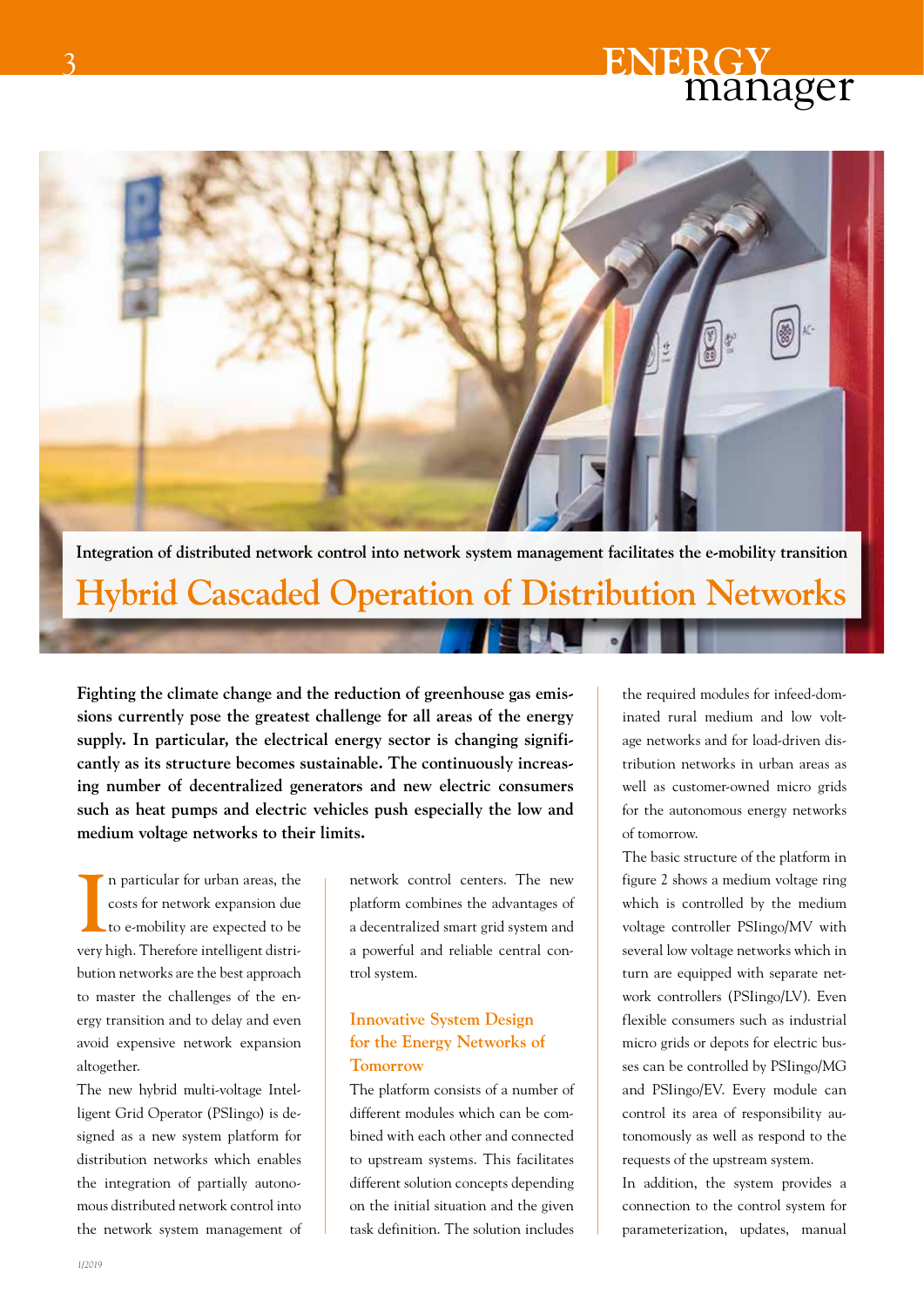

*Figure 1: Parameterization and updates provided by the PSIingo/PD patch and update system*

control, and upstream setting of setpoints which is secured by a next generation firewall (104 security proxy). This ensures that information such as smart meter data from the public Internet can be processed securely.

The controller design includes a decentralized OPC UA server which provides all input and output data and converts the respective communication protocols such as IEC 60870-5- 104, IEC 61850, Modbus, and OCPP. Thus, the sensor and actuator communication and the connection of external devices are completely separate from the controller functionalities. Regardless of the installation location, the hardware, and the operating system, all modules have an identical data structure which enables maximum flexibility of use. The communication between the decentralized devices and the control center is based on OPC UA.

#### **Reliability as Key Criteria for Customer Acceptance**

In order to replace conventional network expansion measures by smart grids, the latter must provide at least the same degree of availability. This requires a multi-level fallback and security concept since single IT components typically cannot provide this degree of availability.

For this purpose, the entire automation hardware is designed redundantly. The entire system is mirrored by a redundant system which can take over control of the process without interruption in case of failures. Secondly, the entire communication is also designed redundantly. Especially important connections can be provided by different communication channels such as powerline communication, public mobile radio, dedicated communication cables, or CDMA450. Thirdly, the upstream levels can take over the tasks of the lower levels; vice versa, downstream levels can operate autonomously. This provides fallback levels in both directions.

#### **OPC UA Communication Model**

The parameterization of the platform and the installation of system updates are provided automatically by the update server PSIsiu (see figure 1). The installed PSIingo component sends its location to the control system and in turn receives the set of parameters which are required for its purpose. All

required parameter data can be entered and maintained at a single location.

#### **Cascaded Flexibility for Multi-Voltage Network Management**

For controlling the distribution network, a variety of flexibilities on the respective network level and downstream network levels are usually available to the system. For example, an overload of a medium voltage cable can be resolved by controlling downstream network levels.

At all times, the medium voltage controller has a complete overview of the flexibilities of the associated low voltage controllers and of the connected charging infrastructures. Based on this comprehensive network information, the medium voltage controller assigns the required load reduction to the individual network controllers and connected actors depending on the overload location and flexibility. For example, if the charging power of electric vehicles must be reduced, then the respective network controller ensures that the power reduction can be realized without limiting the mobility of the affected users.

#### **Integration in Existing Operations and Planning Processes**

Micro grids can also be integrated in the flexibility requests. The smart grid platform provides a powerful micro grid controller which not only optimizes the customer system but also makes the existing flexibilities available to the distribution network operator.

In addition to the classic functions of the actual smart grid systems, in the future it will be required that the pro-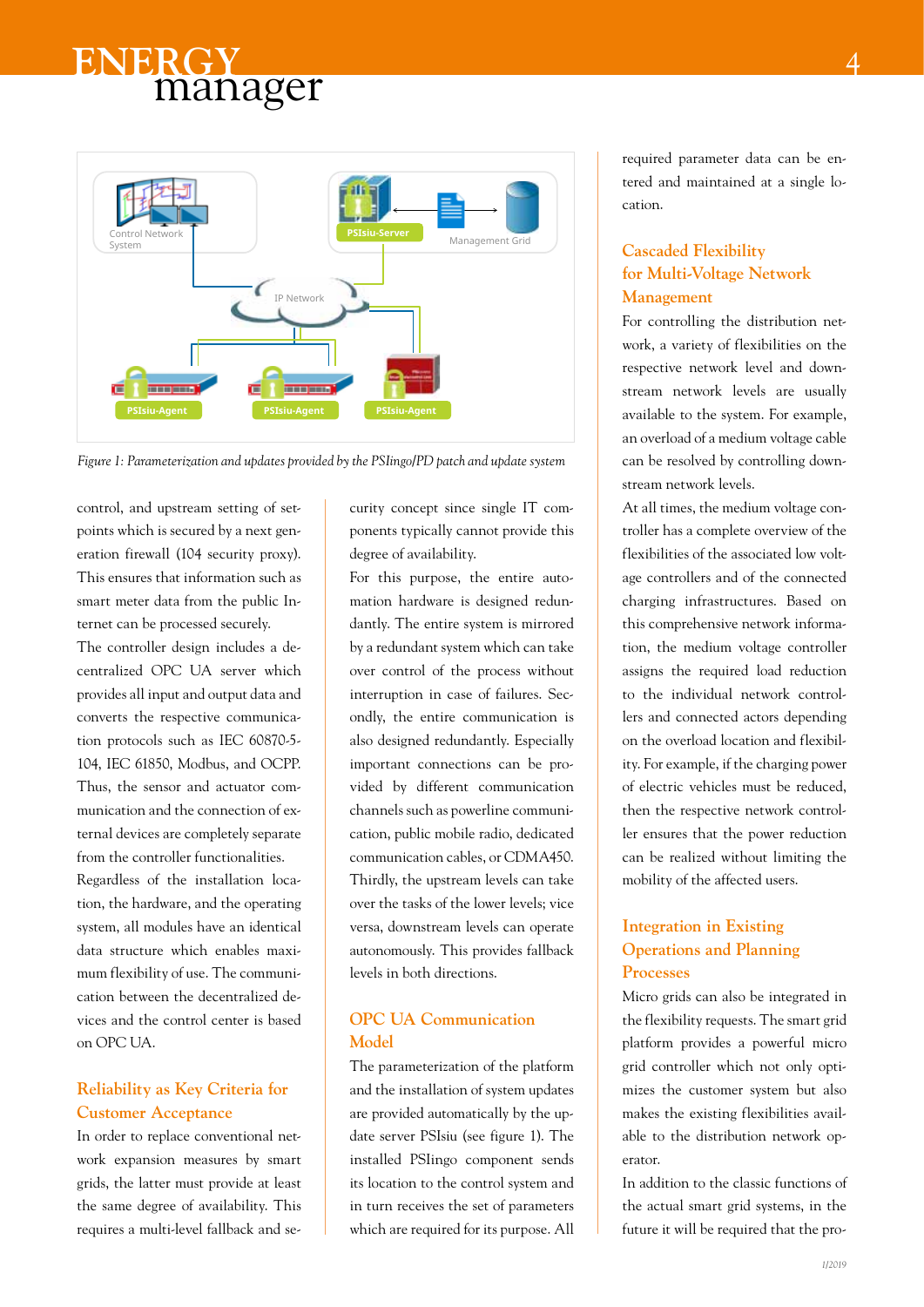

*Figure 2: Structure of an interactive cascaded network management system for the operating modes "Central", "Mixed", and "Decentralized autonomous".*

cesses for operational network management and network planning are also supported. PSIingo provides the tools which are necessary for these purposes.

#### **Digital Network Operations**

Usually supply interruptions are reported only by affected customers since the low voltage networks are not monitored. Based on continuous monitoring, the low voltage controller enables immediate detection of supply interruptions and notification of the emergency center in order to start the fault clearance process. Intelligent measurement systems and integration of current network state information allow precise determination of fault locations and optimized dispatching of resources for power restoration.

As a smart grid system, PSIingo also offers direct cooperation with a field force management system like PSIcommand which supports the operational staff on site with regard to switching operations in low voltage networks. The low voltage controller verifies the individual switching operations and makes optimized switching recommendations based on the actual state of the network. In case of critical network states during the switching operations, the PSI solution intervenes and resolves possible overload problems in the network.

#### **Integration in Network Planning**

In the next years, the increasing number of new infeeds, loads, technologies, and business models in the distribution network will make network planning tasks significantly more complex. Early detection of possible network congestions is becoming more important in order to develop

an optimal adaptation strategy to the changing operating conditions. Therefore, already today the network planning processes are supported by new assistance systems such as automated network expansion planning in distribution networks.

With the continuous monitoring of the networks, the PSIingo platform provides a transparent overview of the current and past operating states. In addition, it provides the required input data for other tasks related to automated network planning, the system configuration, and the network capacity management. This not only reduces the network expansion costs but also the long-term operating costs as well as the staff costs for the network planning.  $\bigcirc$ 

**PSI GridConnect GmbH** Martin Stiegler mstiegler@psi.de www.psigridconnect.de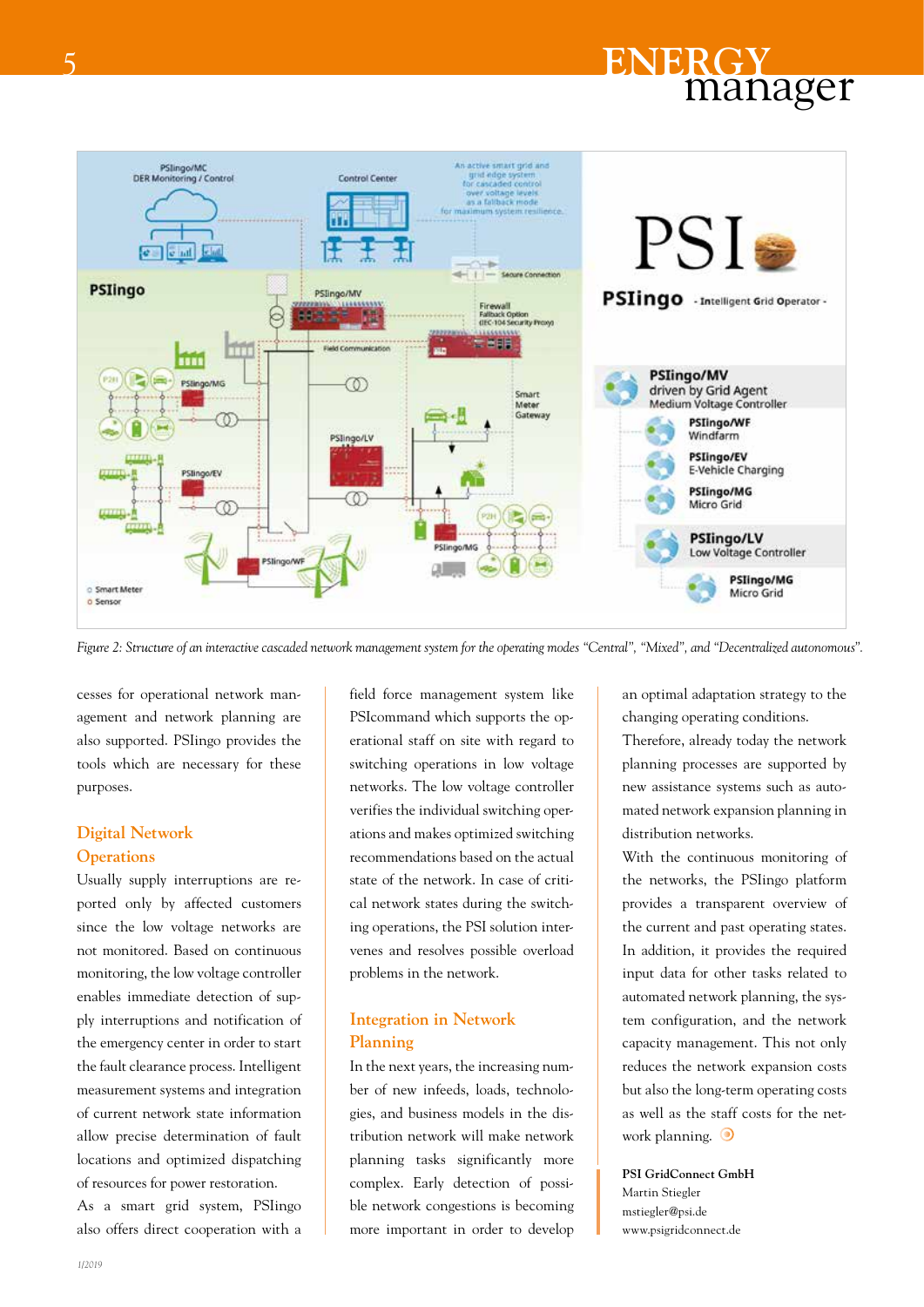

**Product report: Using renewable energies to generate reactive power**

## **Reactive Power Control for Distribution Networks**

**The energy transition and the beginning transportation transition increase the relevance of the reactive power control on all voltage levels of the distribution network. Renewable energy can already be controlled on a larger scale and existing connections from the infeed management can often be re-used. PSI offers several product solutions for different approaches to reactive power control.**

For distribution network op-<br>
erators the reactive power is<br>
an important tool for volterators the reactive power is an important tool for voltage control. The increase of renewable energies and the e-mobility makes voltage stability even more important in the future. A major yet shrinking share of reactive power is provided by conventional power plants. Since reactive power can be transported only to a limited degree, the best solution for decentralized voltage band problems are de-

centralized reactive power sources. In addition to voltage regulation, distribution network operators must consider the supply or demand of reactive power at the transfer points to upstream and downstream networks. These are usually often defined by contracts with regard to the technical and sometimes the financial terms.

Several reactive power transfer points can also be viewed as a group as shown for the connection to "Upstream network operator 1" in the figure below.

6

#### **Reactive Power from Renewable Energies**

According to the common technical connection requirements, renewable energies can contribute to the reactive power generation. They can easily be used since they are often already connected to the infeed management and may be used free of charge to some degree as per the technical connection requirements. In Germany, new technical connection requirements based on VDE-AR-N-4110 for expanding the reactive power provisioning are being defined and rolled out.

Beyond the technical connection requirements, a significantly larger



*Contractually and technically relevant interfaces for reactive power management.*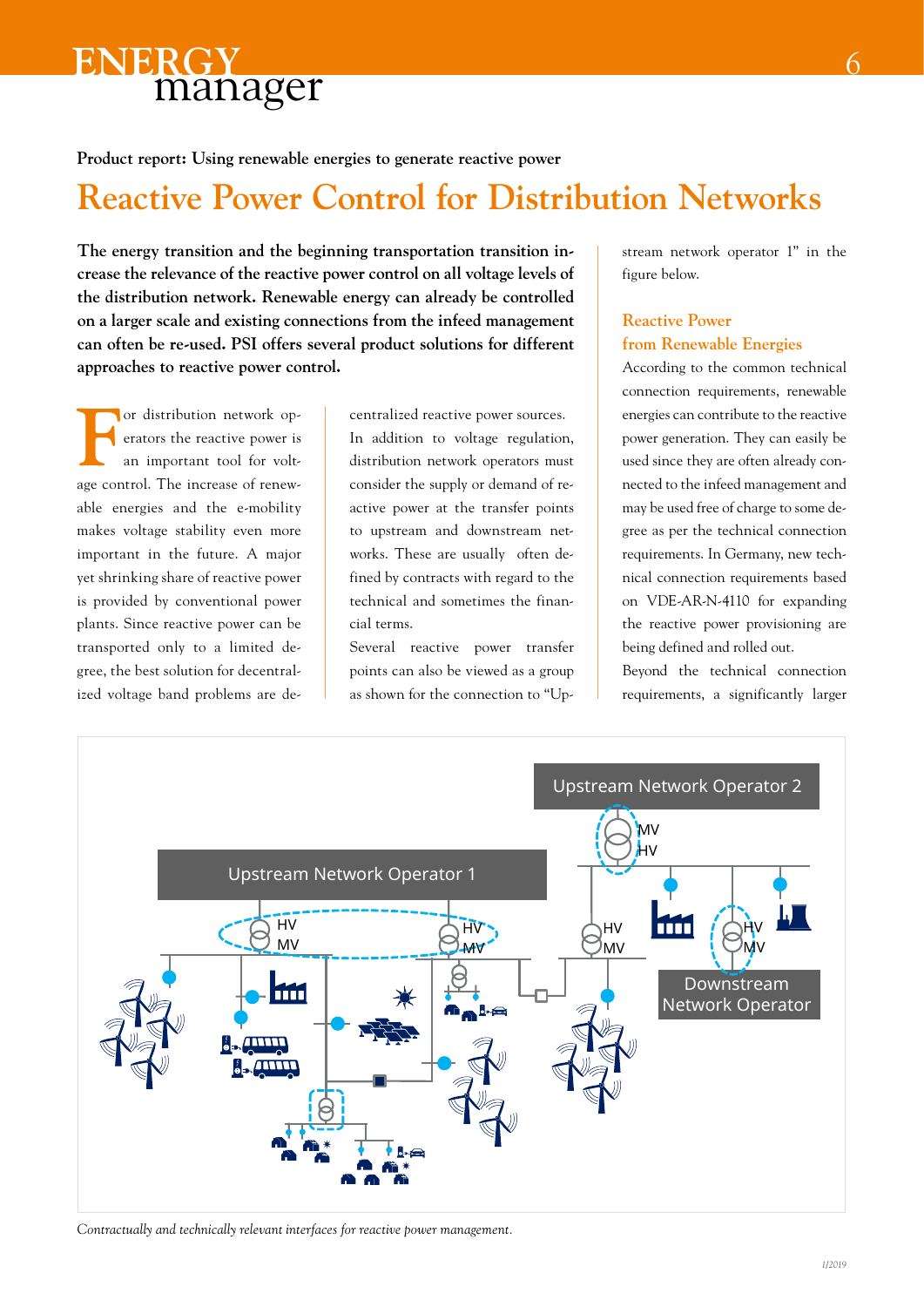amount of reactive power can be provided by renewable energies even without wind and at night. However, this can require compensation definition and payment between network operators and plant operators.

In addition, a distribution system operator can involve capital-intensive system equipment, downstream network operators, and large consumers in the reactive power generation.

#### **Solutions for Reactive Power Management**

PSI offers several products and variants for reactive power management. PSIcontrol supports numerous functions for reactive power management and control. The emphasis is on reactive power regulation for voltage stability, determination of the reactive power pool, and compliance with the setpoints at network transfer points or groups of network transfer points. As an option, the reactive power demand for compliance with agreed voltage bands is calculated in closed loop mode and the control variables are set automatically. Depending on the requirements, PSIcontrol uses OPF (Optimal Power Flow) for symmetric and asymmetric networks and sensitivity analysis.

PSIsaso/DSO 2.0 determines the future potential and exchange of reactive power with adjacent networks.

This enables distribution system operators to perform look-ahead network management and optimization. For reactive power provisioning in transmission networks, PSIsaso uses fuzzy logic algorithms which assess the operational alternatives with regard to multiple economic and operational objectives.

#### **Network Interconnection for Onshore and Offshore Wind Parks**

In order to meet network connection terms, PSIingo/WF is used in onshore and offshore wind parks. The modelbased controller currently manages several hundred renewable energy generators with a combined total of several Gigawatt of nominal power. Since 2014, PSIingo/MV has been used as medium voltage controller in distribution networks. Initially the emphasis of the medium voltage controller, formerly known as Grid Agent Network Controller, was on the active power management and the dynamic peak shaving. A recently completed project realized a cascaded concept. An ongoing project in the center of Germany realizes the reactive power management for HV/MV network transfer points.

PSIingo/LV bundles the reactive power capacity of infeeds, storages, and quick charging stations on the low voltage level which are already connected to the communication system. These reactive power capacities are made available to the next higher voltage level and are used to compensate local voltage band issues.

manager

#### **The Optimal Solution**

**ENERGY**

The optimal realization and combination depends on the specific requirements. For example, the functions which are integrated in the control system have direct access to the data model of the control system and can faster visualize the results of the operations in the control system.

For network operators without the PSIcontrol, or network operators with a decentralized, cascaded, or cellular approach, PSIingo offers individual modules. This off-loads the granular data processing and complex calculation from the central control system. Conceptually, the decentralized PSIingo controllers are increasingly interacting with the control system so that they can operate autonomously as well as part of an integrated overall solution. PSIsaso/DSO 2.0 focuses and complements the reactive power management with regard to look-ahead network optimization.

#### **PSI Software AG**

Dr.-Ing. Matthias Rohr mrohr@psi.de www.psienergy.de

# **TRANSFORM 2019**

Convention and Exhibition Center, Hong Kong, China



#### **Megacities—Reliable solutions for electricity suppliers.**

Maschinenfabrik Reinhausen and PSI are co-sponsors of the TRANSFORM exhibition September 25-27, 2019 and present the open standard solution ETOS® for digitization of power transformers. TRANSFORM is the association of leading European manufacturers of transformers and transformer components.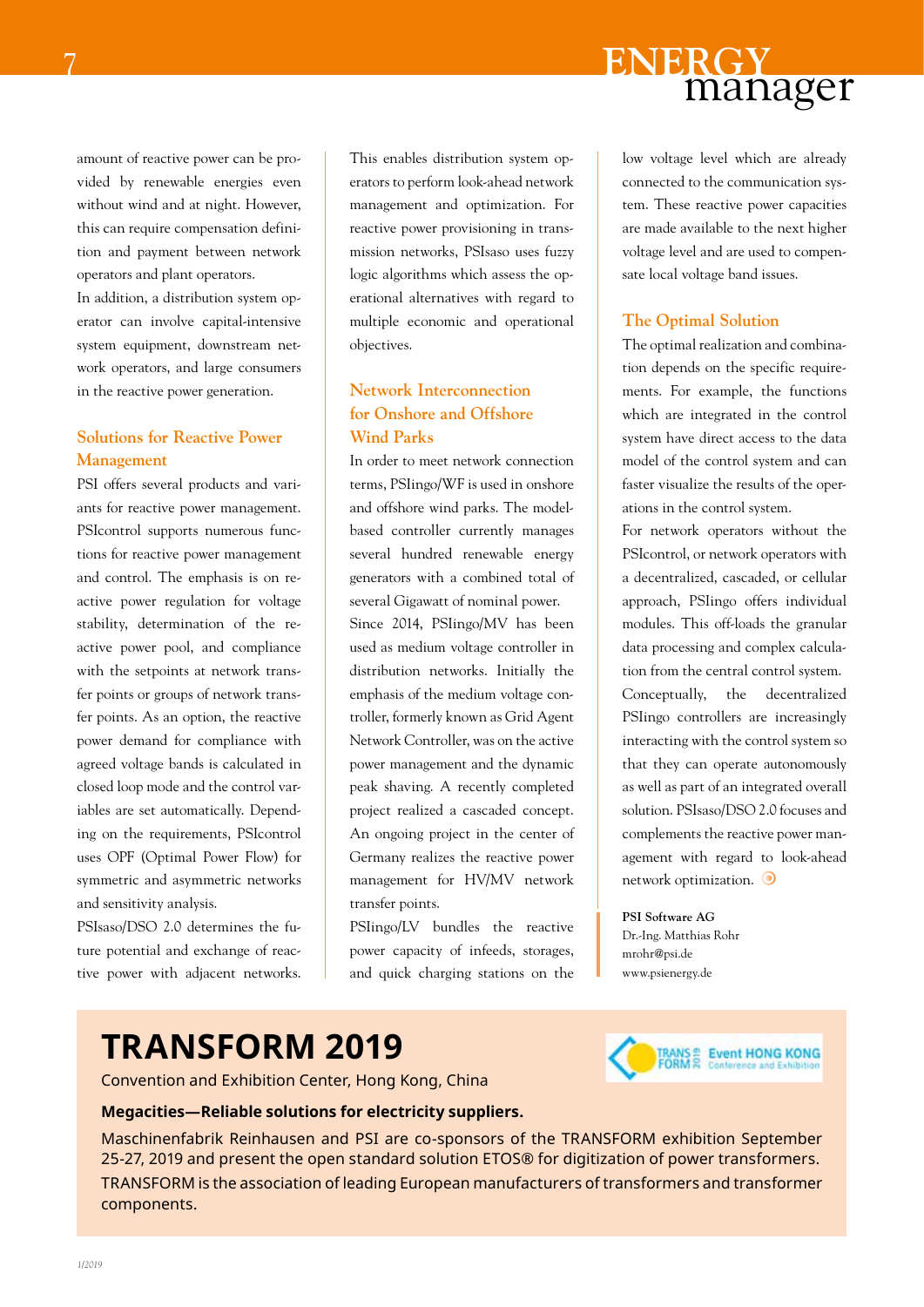**Interview: Dr. Helmut Lorek and Dirk Noß discuss the opportunities and synergies of the ongoing merger**

# **New Energy for Integrated Suppliers**

**Effective January 1, 2019, PSI Software AG has acquired the smart grid unit of BTC Business Technology Consulting AG with 140 employees and the products PRINS and GRID Agent for network controllers and wind park controllers. Energy Manager interviewed Dr. Helmut Lorek and Dirk Noß, Managing Directors of the newly founded division Integrated Suppliers of the PSI Business Unit Electrical Energy, about the opportunities, challenges, and synergies of the acquisition.** 

**What is the structure of the new organization?**

Helmut Lorek: The staff and customers who transitioned to PSI in early 2019 have been integrated into the new division for Integrated Suppliers

**Mr. Lorek, in your new role, you are responsible for the areas sales, marketing, and controlling. As the former manager of BTC, where do you see the greatest opportunities of this acquisition?**

Helmut Lorek: This closing of ranks offers a lot of great opportunities for all. Already today, we can provide organizational and economic as well as technical and professional added value to our customers based on the already ongoing integration of the products into the PSI solutions portfolio.

Both customers and employees benefit from the increased expertise, the enhanced product portfolio, and the expanded customer base. Currently, the PSI Group has 1,900 employees world-wide, half of whom work in the energy sector.

The enhanced range and the high degree of internationalization of PSI provide the best foundation for further development and expansion.

**Now to you, Mr. Noß. Please tell us about your new role and your excitement about it.**

Dirk Noß: First of all, I am glad about the opportunity to work with Helmut Lorek as Co-Managing Directors.



*Dirk Noß (left) and Dr. Helmut Lorek (right).*

We greatly complement each other. I have now worked at PSI for 25 years, most recently as one of the Managing Directors of PSI Mines&Roads. My roots at PSI are in control systems from which I never departed in the last 25 years.

But this is not the only reason why I am excited about my new responsibility for the areas technology, projects, and staff in the new division.

First of all, it will be a challenge to integrate 140 new employees into the PSI Group since this involves the merger of two rather different corporate cultures and processes. At the same time, my long term expertise will help in expanding the market for integrated suppliers.

within the PSI. The new division Integrated Suppliers will both service existing customers and expand into new markets such as the so-called de-minimis city utilities with up to 100,000 customers. Another important market focus of the division Integrated Suppliers are infrastructure operators and industrial companies which provide good opportunities for expansion.

Under this common roof, we will bundle our competencies. We are also focusing on fast integration and networking effects within the Business Unit Electrical Energy. This is the best way for the customer and employees to benefit in the near term from the new synergies.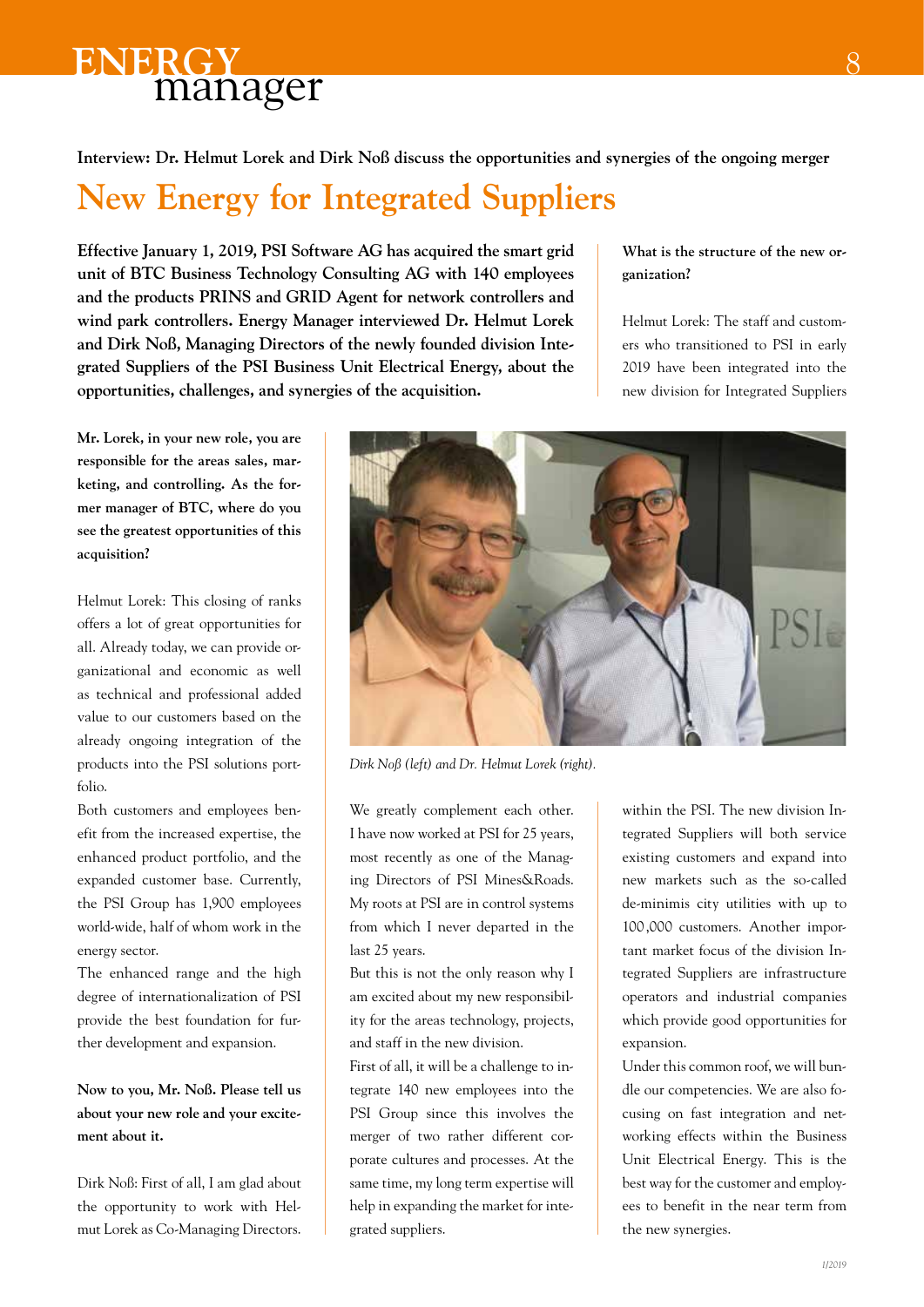

**Could you please describe the product strategy of the future?**

Dirk Noß: In the medium term, the two control system products PSIcontrol and PSIprins will be integrated into a single product line. The integrated product line—we code-named it "big product"—meets all requirements of current and future control system customers of PSI. The former BTC Grid Agent solutions have already been integrated in the intelligent grid operator platform PSIingo. The new name for the medium voltage network controller is PSIingo/ MV. also Also, the wind park controller PSIingo/WF is integrated into this platform.

Currently we are working on the integration of PSIprins and the existing solutions of PSI such as PSIsaso for network state assessment (SASO— Security Assessment System Optimization) and our field force management solution PSIcommand.

#### **What is actually changing for your customers?**

Helmut Lorek: The good news for our customer is that nothing changes unless requested. No action is needed. PSI guarantees the maintenance of the current PSIprins solution for about five years.

We are working on the new releases. The next release 8 of PSIprins will be available at the end of 2019 or early 2020. In the medium term, all customers will benefit from the integrated PSI solutions portfolio.

#### **What measures are planned for integration of your employees?**

Helmut Lorek: In addition to numerous training opportunities and information events, it is very important that opportunities to learn from each other in joint projects and to exchange expertise are provided quickly to all employees based on their interests. This enables both "new" and long-term employees to benefit from the knowledge and expertise of the colleagues. And our customers benefit from even more competence from one of the market leaders for control system solutions.

#### **What is your vision?**

Dirk Noß: Our objective is the successful integration of the existing products. In the medium term, we want to offer a common solution platform for the best control system software for existing PSIcontrol and PSIprins customers as well as new customers.

**Mr. Noß, Mr. Lorek, thank you very much for your time. We wish you all the best for this exciting opportunity.**

**PSI Software AG** Bozana Matejcek bmatejcek@psi.de www.psi.de

#### **News: Infrastructure for e-mobility**

### **The Smart Charging Station in the Smart Grid**

**As part of a pilot project with various partners, the badenova subsidiary bnNETZE has developed a system for continuous monitoring and control of electric charging stations in the electrical grid. It has been successfully installed and tested in the city charging yard for the fleet of electric vehicles of the Freiburg city hall.** 

**The city of Freiburg main**tains a yard with several charging stations at the city hall in the Stühlinger district. It provides a total of 26 connectors with 22kW as well as three fast chargers with up to 50kW and services the city hall's electric fleet of more than 50 vehicles.



*A smart charging station in the grid of bnNETZE.* www.psienergy.de

The expansion rate of the charging station network and the number of electric vehicles provides a proportional set of control and optimization challenges to the network operators. For this reason, the badenova subsidiary bnNETZE involved expert partners in the "Grid Agent" pilot project including PSI Software AG as lead partner. bnNETZE is already using PSIprins as its network control system.

**PSI Software AG** Manuel Mahn mmahn@psi.de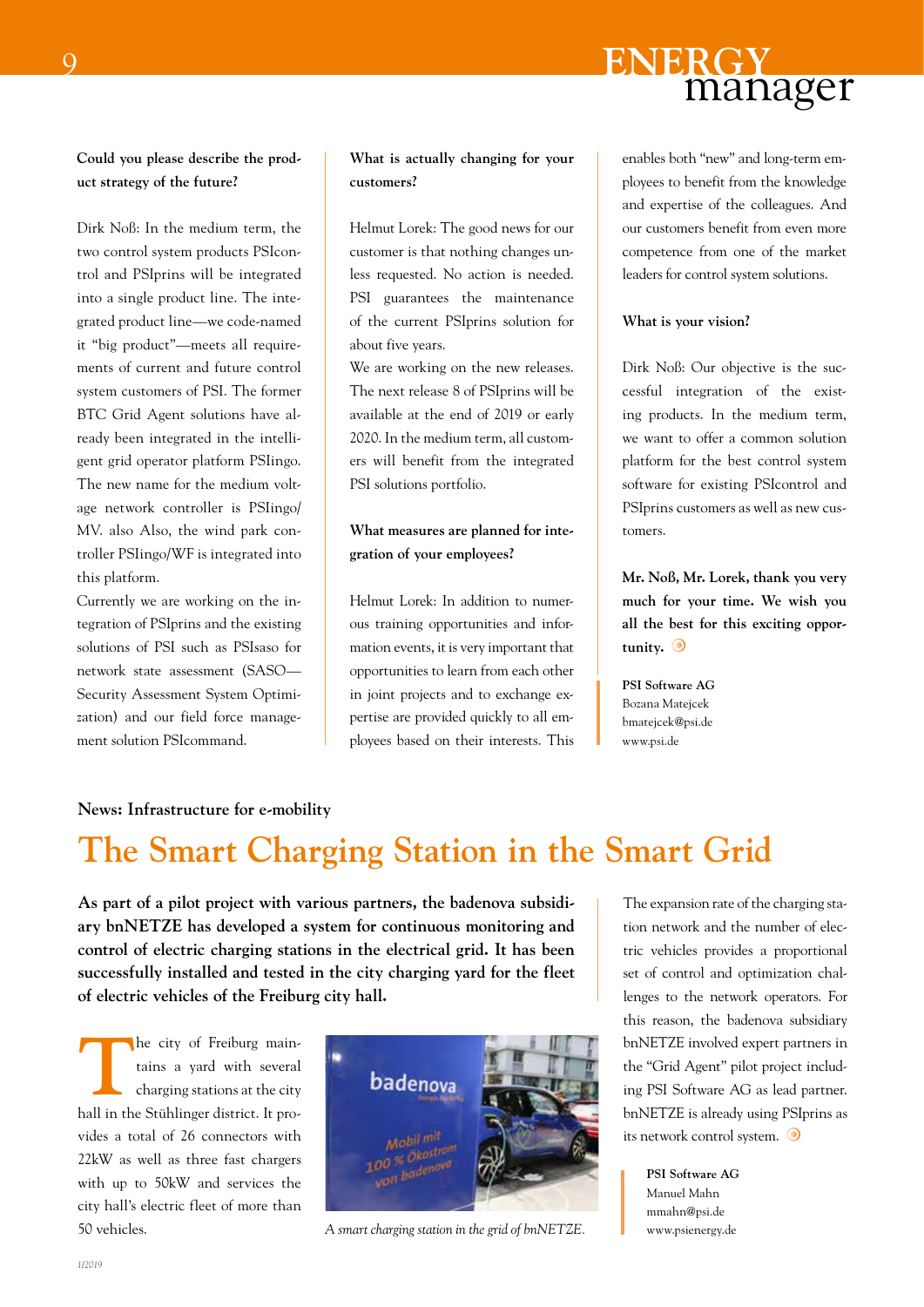

**News: Optimized operations by efficient utilization**

## **Intelligent Control of Power Transformers**

**The continuously increasing demands on the energy networks and the higher average age of power transformers require intelligent operating resources. ETOS® (Embedded Transformer Operating System) by Maschinenfabrik Reinhausen (MR) offers the first open and modular system solution for automating power transformers. In 2018, MR and PSI Software AG entered a technological cooperation agreement. The resulting combination of ETOS® and the PSIcontrol system enables higher utilization of the equipment.**

The ETOS<sup>®</sup> system consists<br>of monitoring and safety<br>devices, sensors and field of monitoring and safety devices, sensors and field devices for control, regulation, and monitoring for optimized operations management with maximum operational safety and reduction of life cycle costs. This system can be used for single transformers or entire transformer fleets of all manufacturers and all ages. At the transformer field level, ETOS® is the central communication and data interface between the process and control system level. This function makes it an edge computer which covers all automation functions including monitoring of all components such as the cooling sys-

tem, bushings, and tap changer as well as the control of tap changer switches and the cooling system.

Due to the installation at the transformer, the acquired data can be transmitted by the network protocol and fiber link to the control system. In contrast to conventional connection via copper cables, the wiring cost is significantly reduced and the data transmission security is increased at the same time.

#### **Standardized Interfaces for Transformers**

The integration of standardized interfaces such as IEC 60870-5-104 and IEC 61850 allow simple connection to the PSIcontrol system. The combination of algorithms, artificial intelligence, network management information, and operating resources information provides new opportunities for optimized operations by more efficient utilization of the transformers.

#### **Calculation of Dynamic Transformer Overloads**

Congestions are one of the daily challenges for network operators. In these cases, unplanned interventions are often required in order to ensure supply security. For this purpose, the generators must adjust the scheduled electricity generation, reduce renewable infeeds, and implement switching measures which involve significant costs for the network operators.

By using intelligent network control and detailed operating resource information, these interventions can be reduced and the operating resources can be optimally utilized. By combin-



*Intelligent connection between PSIcontrol and ETOS®.*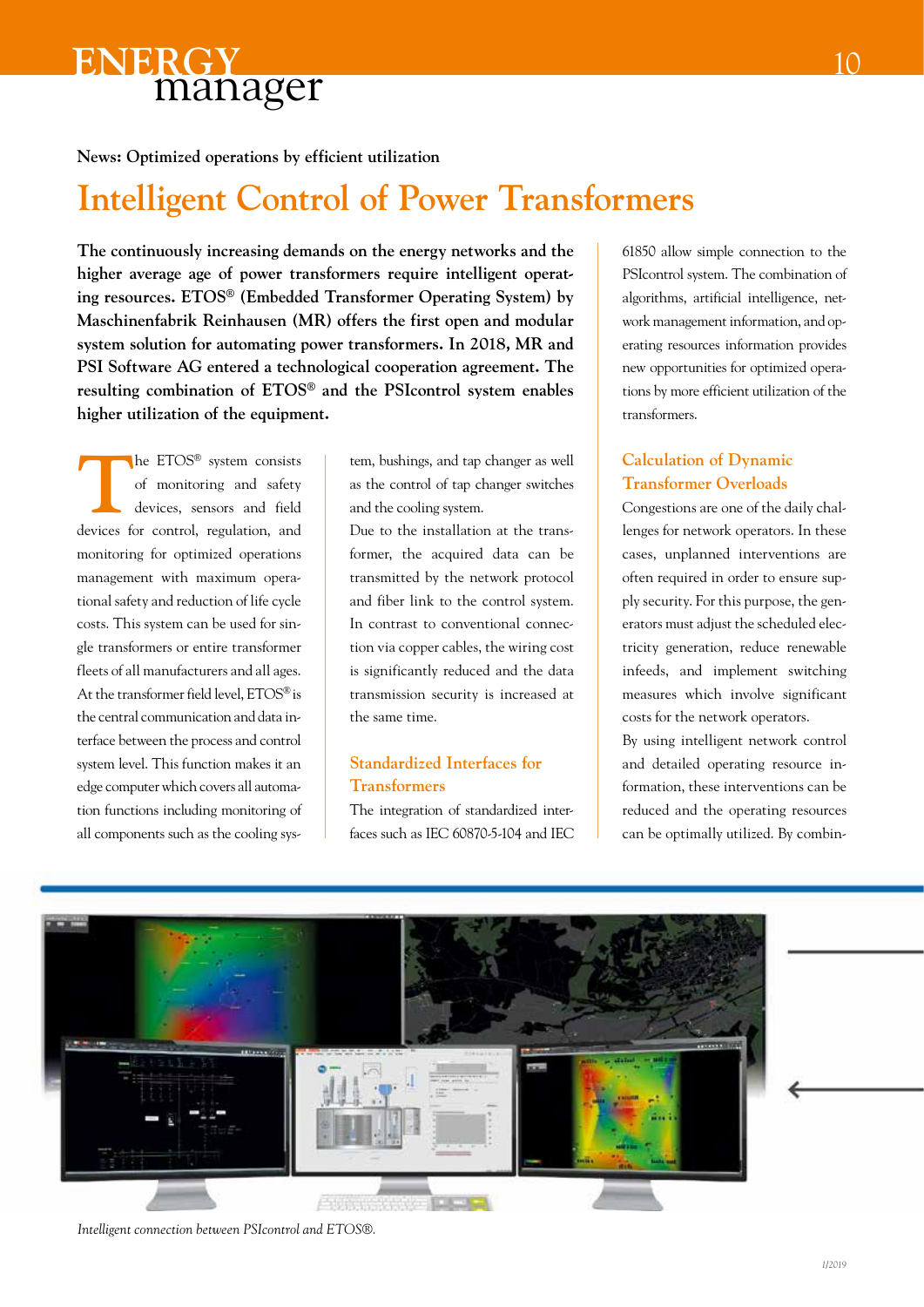ing the PSI system and the MR system, transformers can be more efficiently operated with ETOS® and the re-dispatching costs can be reduced to a minimum.

11

Starting with the network calculation results based on the infeed and load forecasts of the PSI system as well as current measured values, the dynamic overload capability of the transformer for the next 24 hours can be calculated in the ETOS® based on the thermal model of the transformer including intelligent cooling system control. The respective overload capacity can also be determined on the basis of these results. The maximum overload capacity is limited by the current heat capacity, the current load, and the health status of the transformer.

The PSI system calculates the re-

#### **Multiple benefits for network operators**

- Higher network utilization by using dynamic thermal operating limits (while complying with N-1 criteria)
- Reduction of switching operations, reduction of re-dispatching costs
- Increased life cycle of the transformer and the indirectly involved switching devices
- Basis for decision making

quired overload capacity for transformer outages for the case N-1. This way, the combined realization of the required overload factor (PSI) and the dynamic operating limit of the transformer (ETOS®) is used for optimal equipment utilization.  $\odot$ 

**PSI Software AG** Erik Herold eherold@psi.de www.psienergy.de

**Maschinenfabrik Reinhausen GmbH** Tobias Gruber t.gruber@reinhausen.com www.reinhausen.com

- I Forecast ambient temperature I Forecast load profile
- **I** Dynamic thermal operating limit based on thermal model with intelligent precooling

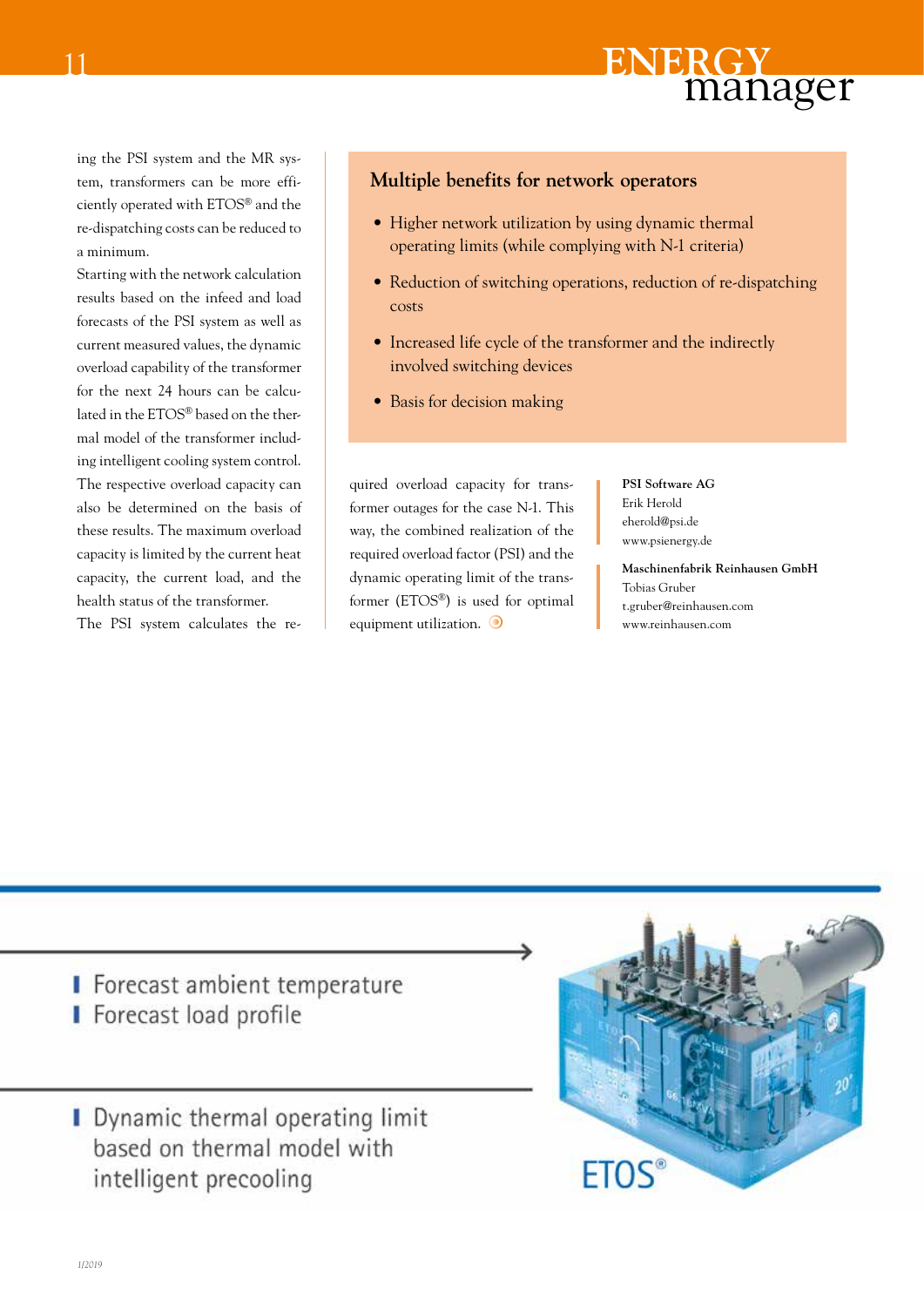**News: Updating the existing standard PSI applications and multiple functional extensions**

# **Control System Upgrade for GASCADE Gastransport**

**PSI Software AG has been contracted by GASCADE Gastransport GmbH to upgrade the existing PSIcontrol/Gas network control system. The upgrade consists of updating the existing standard PSI applications as well as multiple functional extensions.**

ased on the Gas Management Suite, the core modules PSIcontrol/Gas, PSItransport and PSIganesi/Online simulation for the monitoring, control and balancing of the gas network will be implemented. In addition, PSIreko will be used for the tracking of gas characteristics for invoicing purposes. The upgrade also includes general product maintenance, in particular, the continuous development in the field of IT security.

PSI was originally contracted in 2013 by GASCADE with the upgrade of the network control system. It has been successfully operated on a number of geo-redundant sites since 2014.

**GASCADE** Gastransport GmbH, headquartered in Kassel, one of the largest natural gas transportation companies in Germany, operates a transportation network of some 2400 kilometers. The GASCADE pipeline network directly connects five European countries via border crossings.

**PSI Software AG** Jörg Kampe jkampe@psi.de www.psigasandoil.com



*GASCADE Infrastructure.*

#### **News: Upgrade of gas network control system at terranets bw to PSIcontrol 7.9**

# **New Functions and Higher IT Security**

**PSI Software AG has been contracted by terranets bw GmbH with upgrading the gas network control system to version 7.9. In addition to updating the existing standard applications, the upgrade consists of a number of functional extensions as well as the further development of IT security.**

**T**he PSI standard applications for monitoring and controlling the gas network as well as for gas quality tracking for invoicing purposes have been in use at geo-redundant sites at terranets bw since 2011. With the upgrade of the core modules PSIcontrol/Gas, PSItransport and PSIganesi/Online Sim-

ulation as well as PSIreko, the efficient control of the gas network will be even further optimized. Moreover, IT security will be increased so as to meet the high security requirements imposed on operators of critical infrastructure.

terranets bw GmbH, headquartered in Stuttgart, has been an independent transport network operator of gas for over 50 years. The company operates an extremely modern 2000 km network and high-pressure gas system in Baden-Württemberg. More than two-thirds of all cities and communities in Baden-Württemberg as well as parts of Switzerland, Vorarlberg and Liechtenstein are connected to the network.  $\odot$ 

**PSI Software AG** Jörg Kampe jkampe@psi.de www.psigasandoil.com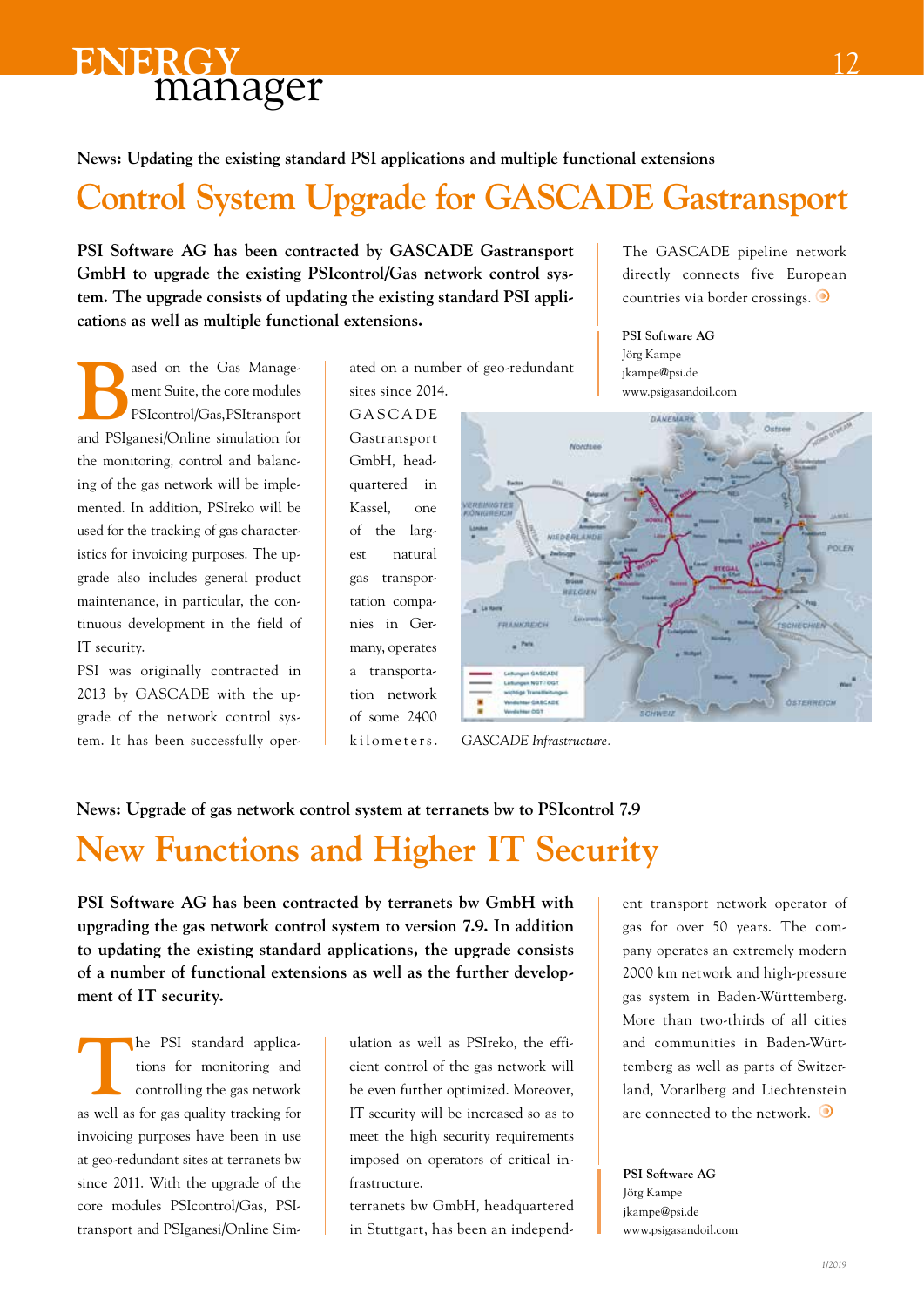

#### **Event: PSIcontrol user group meeting at Avacon Netz GmbH in Salzgitter, Germany**

# **Expansions for Gas and Pipeline Management**

**The annual meeting of the PSIcontrol User Group provides a platform of open dialog and exchange about market requirements and expansions of the PSI solution portfolio for control and monitoring of gas networks as well as gas and oil pipelines. This year, the users met June 4 and 5 at Avacon Netz GmbH in Salzgitter.**

**I** n addition to numerous expert presentations and workshops, the work results of the PSI user forum and future release plans—based on current customer requirements and the standardization of the applications—were presented and discussed.

The new features of PSIcontrol release 7.9 include TASE.2, standardized operations for tables and curves, a Dark Theme visu-

alization alternative as well as other functions which are migrated to the new release as standard features or options.



*Presentation of the work results of the PSI user forum.*

For gas network simulation, the vis-  $\parallel$  ALSTOM's company museum.  $\bullet$ ualization of pigs in the topology display was presented. Besides the current location, the user can parameterize additional information such as

pig speed and distance to the sending and receiving stations. Various functions were updated and the handling was simplified, for example, the routing algorithm in the location diagram

function.

New approaches and initial results for the new Master Data Management were presented as part of the development framework for new releases which is based on the group-wide Javabased PSI platform. The meeting also included a tour of the Avacon network control center and

**PSI Software AG** Jörg Kampe jkampe@psi.de www.psigasandoil.com

# **News: Nowega GmbH Receives Upgrade for their Gas Management System**

# **Efficient Control of the Gas Network**

**PSI Software AG has been contracted by Nowega GmbH with the delivery of a network control system upgrade to version 7.9. The core components consist of PSIcontrol/Gas, PSIganesi/Online-Simulation and PSIprognosis for the monitoring and control of the gas network, PSIreporting and a Tase.2 coupling as well as integrating the data-point definition and support from the Kopolt application.**

**T**he new standard software version of the control system contains a number of functional extensions which further increase the efficiency of controlling the gas network. In addition, the upgrade increases the IT security

to meet the current requirements for users of IT solutions in critical infrastructure environments.

Nowega GmbH is a remote network operator headquartered in Münster. They operate and market about 1500 kilometers of high-pressure gas lines.

The network stretches from the Dutch border through Lower Saxony and parts of North Rhine Westphalia into the Wendland. Nowega fulfils all tasks of a modern gas transportation company: from supporting its customers in the registration process and booking transportation capacities to its provision and invoicing of fees as well as the allocation of costs.  $\odot$ 

**PSI Software AG** Jörg Kampe jkampe@psi.de www.psigasandoil.com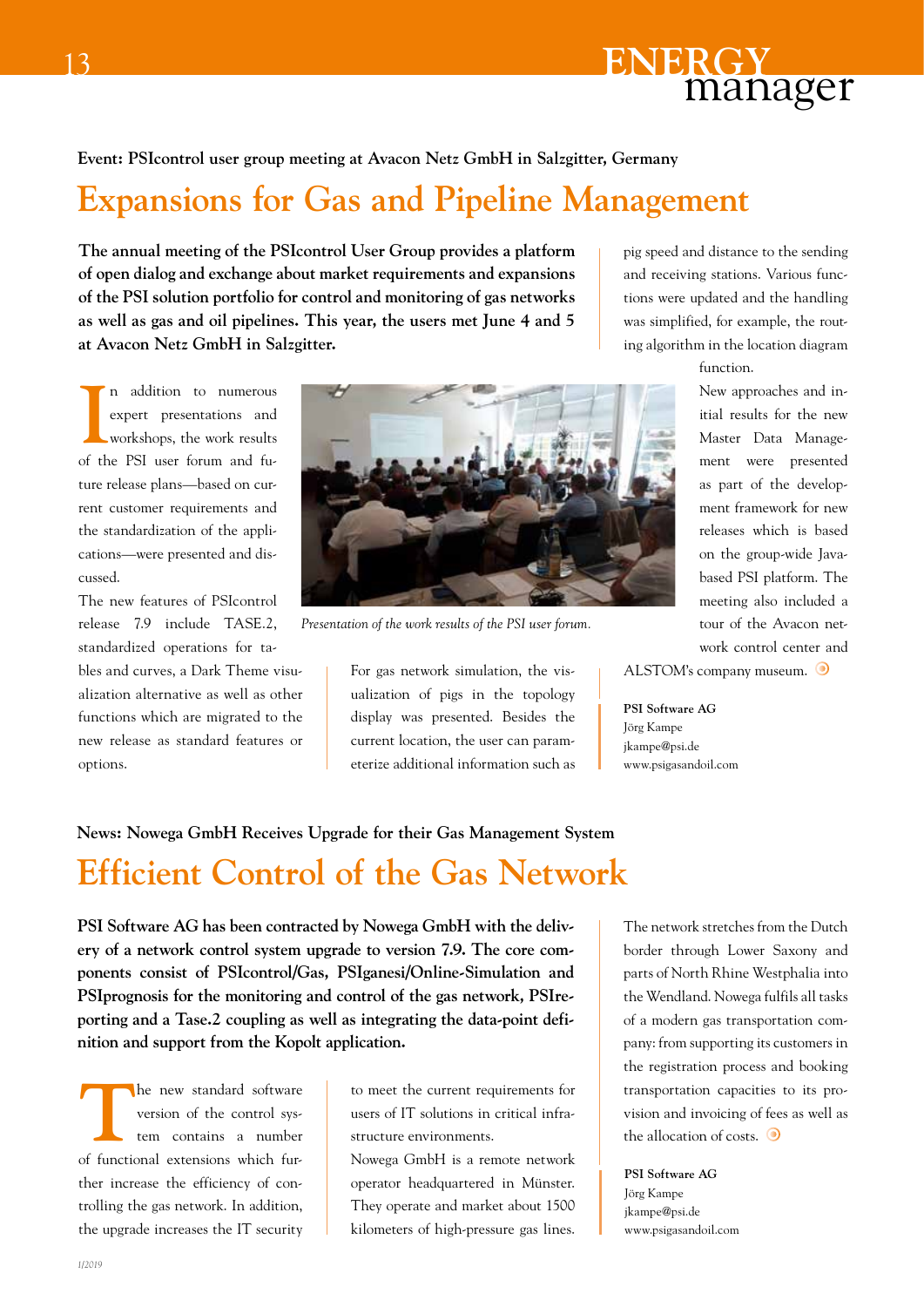**User report: Reliable monitoring and control of the underground storage of Gazprom UGS**

# **Control of Underground Gas Storage**

**Since 2016 "Gazprom UGS" in Russia has been using a multi-level dispatching system based on the PSI gas management software to monitor its underground gas storage. This year the company moved from Moscow to St. Petersburg. PSI successfully supported the move of the system without any interruptions.**

**A**s a wholly owned Gazprom subsidiary "Gazprom UGS" (Underground Gas Storage) was founded in 2007 as the new storage operator, responsible for over 22 autonomous storage companies operating 26 underground gas storages.

vious bi-hourly manual data entry at each location. The purpose of this automated and modern solution was the compliance with the realtime operations requirements as well as the time zone requirements for four time zones in different regions of Russia.



*The international expert team in a work meeting.*

Previously, the gas storages were operated by different gas transport companies. The plans called for a new central dispatching system for "Gazprom UGS" as well as a local dispatching system in each of the 17 UGS subsidiaries. These systems were designed to be connected and to replace the pre-

#### **Central Dispatching**

In 2009, the specification of a requirement catalog and a concept for the new system were developed under the name "Information and Control System for Underground Storage" on the central and local levels. Because of PSI's excellent references in the European market and its first successes in Russia, "Gazprom UGS" selected the gas management suite of PSI as their software basis. The project was realized by an international team consisting of "PAO Gazprom Avtomatizatsiya", OOO "PSI", and AO "ATGS" and was coordinated by the IT service provider "OOO Gazprom Inform". PSI supplied the required software extensions in addition to the standard software.

The system included important func-

tions such as the acquisition and processing of realtime information, the status assignment of the underground storage units including unified characteristic numbers and data visualization as well as balancing. It also provided visualization and archiving of alarms and important events, the operational planning for the underground storage units and daily, monthly, and annual company performance.

#### **Automated Data Exchange**

The data is locally acquired in real-time and aggregated as bi-hourly, daily and monthly values and transmit-

ted to the central system for generating planning and control settings. These settings can be coordinated as dispatching tasks between the center and the local storage companies. The data exchange between the dispatching centers of Gazprom UGS and Gazprom is fully automated. Gas storage-spe-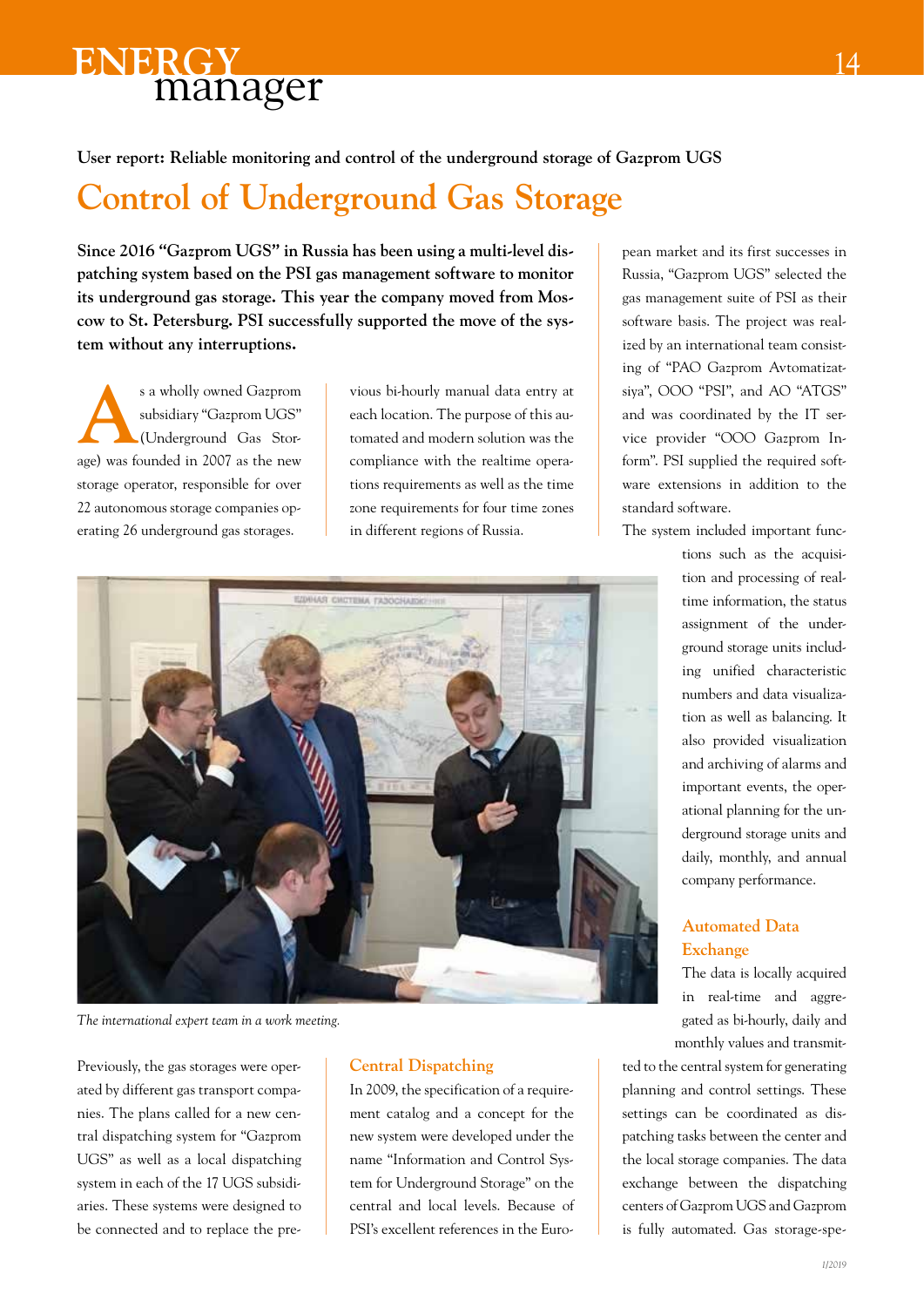

*"Gazprom UGS" salt caverns in Kaliningrad.*

cific requirements and the multi-level architecture required extensions of the PSI gas management suite modules. Functions for table processing and for sending and receiving dispatcher tasks were added to PSIcontrol. PSIcompact is used for the local dispatching systems and PSItranstore was extended with functions for storage balancing. PSIstorage was developed specifically for assessing the potential performance and the current capacity of the storage locations. This unique and currently largest management system in the world for underground storage is based on an open architecture and is continuously expanded by adding new underground storages. The strict requirements related to the move in 2018 were jointly coordinated by the IT department of "Gazprom UGS" and PSI. It was realized as a solution concept and successfully implemented. Starting April 30, 2019 all Russian underground storage units have been operated by the new central control center in St. Petersburg. Due to the supplier requirements regarding the localization of software products in Russia - which went into effect in 2014 - the support and development of the dispatching system are provided in-country by the Russian experts of OOO "PSI".  $\bullet$ 

#### **OOO "PSI"**

Dr. Andrey Kovalev akovalev@psi.de www.psioilandgas.com

#### **News: PSI and eXept conclude cooperation for test automation**

# **Efficient Quality Assurance for Users**

**The Electrical Energy business unit of PSI Software AG and eXept Software AG have concluded a cooperation for test automation. Thus, PSIcontrol systems users can obtain access to the same testing environment that PSI uses.**



utomatic product tests are<br>standard for software development. For reasons of standard for software development. For reasons of

security, a new release requires testing of the entire system. In addition, there are tests following improvements and

corrections of software already in operation in which potentially impacted software sections have to be checked with a smoke test.

In the future, panel tests, complex workflow tests as well as cross-technology tests between rich-client applications in C/C++ or Java, web applica-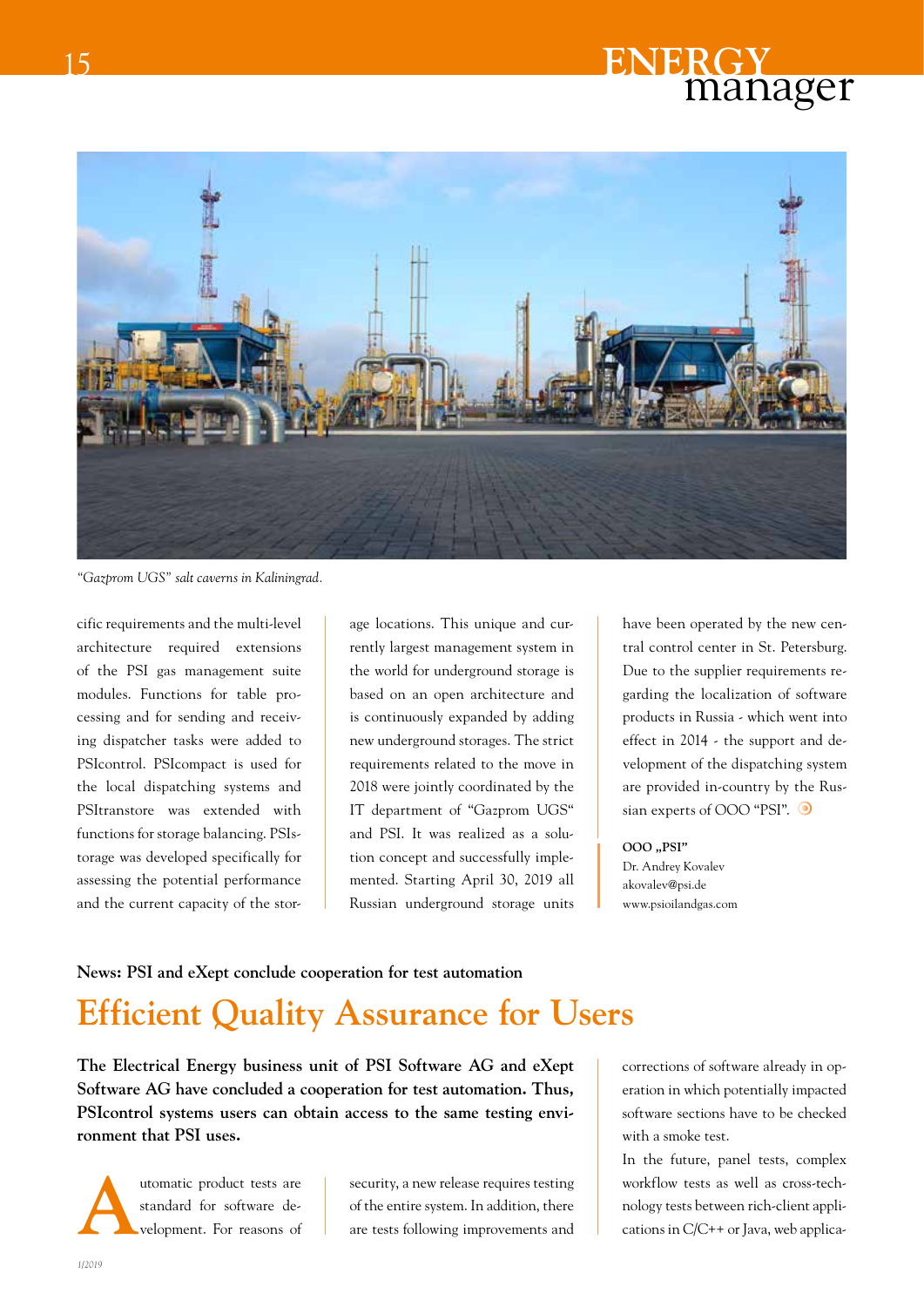



tions and mobile applications will be automated. The direct tracking of results in the flow diagrams allows easier and quicker analysis and identification of problem areas. During acceptance tests, the functionality of the entire system can be tested reproducibly and quickly.

At the PSI EE Info Days in Aschaffenburg, customers were already able to inform themselves about test scenarios for network control applications. PSI continuously expands the

available test cases and enables operators of PSI systems to test in their own IT environment. Precisely this goal is achieved with the cooperation with eXept—reusability of the test cases directly at the customer's site.

| U. egisso Tettuhri "Tencati - Tetplan Dend                              |                                                                         |                                                                            |                                    |                       |              | $= 0$<br>$-36$          |
|-------------------------------------------------------------------------|-------------------------------------------------------------------------|----------------------------------------------------------------------------|------------------------------------|-----------------------|--------------|-------------------------|
|                                                                         | See Tyrrar Debras Providence Discover: Sabendate Sites Development tole |                                                                            |                                    |                       |              |                         |
| $\bullet \quad A \quad B \quad C \quad \bullet \quad \bullet \quad B$   |                                                                         |                                                                            |                                    |                       |              | ٠                       |
| F Tergilen Dens La Testovia) Schaltfolger Katelebeller (crimalges füldt |                                                                         |                                                                            |                                    |                       |              |                         |
| <b>Agkler</b><br><b>Turker</b><br>Neigabor                              | Tuest<br><b>Boxenonum</b>                                               | Deresten                                                                   | <b>TalerMenumgeburg</b>            | <b>Track Favourer</b> | Enturamentos |                         |
| 第十四 空中                                                                  | E E B                                                                   |                                                                            | at x = 6. 2 Elisipuser. Elisabethy |                       |              | ■ 看不得                   |
| <b>T</b> Testaubel Dens<br>1. <b>St.</b> Imports                        | 日常+                                                                     |                                                                            |                                    | 选生物 取取物 副             |              |                         |
| ш                                                                       | IS w Traplat Denis                                                      | 1 W. St. Ell Merce celler-aci-Salei                                        |                                    |                       |              |                         |
| <b>El Sema Knoort</b>                                                   |                                                                         | <b>CO + NORMALES</b>                                                       |                                    |                       |              |                         |
|                                                                         |                                                                         | 1 V 2 Pa Technik (deskt) kan<br>> V STEET femaled Griddinger Columbulation |                                    |                       |              |                         |
|                                                                         |                                                                         | 할 때 한 가족들은 어디서 나와 내 되어 있다.                                                 |                                    |                       |              |                         |
|                                                                         |                                                                         |                                                                            |                                    |                       |              |                         |
|                                                                         |                                                                         |                                                                            |                                    |                       |              |                         |
|                                                                         |                                                                         |                                                                            |                                    |                       |              |                         |
|                                                                         | And and out of                                                          |                                                                            |                                    |                       |              |                         |
|                                                                         | <b>WITCHES BARRIERS</b>                                                 |                                                                            |                                    |                       |              | <b>Hotel: Neilenber</b> |
|                                                                         |                                                                         |                                                                            |                                    |                       |              |                         |
|                                                                         |                                                                         |                                                                            |                                    |                       |              |                         |
|                                                                         |                                                                         |                                                                            |                                    |                       |              |                         |
|                                                                         |                                                                         | <b>Sigmuchales</b>                                                         |                                    | Fearurus              | Liquides:    |                         |
|                                                                         | <b>Notes present did</b>                                                |                                                                            | Sets Yound combined Dept           |                       |              |                         |
|                                                                         | <b>Schnoevertifictionen</b><br><b>Texas of La</b>                       | <b>International</b>                                                       | Intu-Tage Hurroroblues             |                       |              |                         |
|                                                                         | <b>TA Tun Miridians</b><br>T.A. Michillums                              |                                                                            |                                    |                       |              |                         |
|                                                                         | Ensumerter by Per-                                                      |                                                                            |                                    |                       |              |                         |
|                                                                         |                                                                         |                                                                            |                                    |                       |              |                         |
|                                                                         |                                                                         |                                                                            |                                    |                       |              |                         |
|                                                                         |                                                                         |                                                                            |                                    |                       |              |                         |
|                                                                         |                                                                         |                                                                            |                                    |                       |              |                         |
|                                                                         |                                                                         |                                                                            |                                    | Benchiam   Sanathi    |              |                         |

*Complex test suite for short circuit simulation via process emulator.*

With the product suite expecco, eXept Software AG provides a flexible framework for test automation and test management. The high rate of reusability of the test cases across all the stages of testing leads to a drastic reduction of the maintenance costs. www.exept.de.

**PSI Software AG** Thomas Eichhorn teichhorn@psi.de www.psienergy.de

**News: PSI delivers new multi-utility network control system to NEW Netz GmbH**

## **Standardized Functions in PSIcontrol 4.6**

**PSI has been contracted by NEW Netz GmbH with the delivery and implementation of a new multi-utility network control system for electricity, gas, water and sewage networks on the basis of PSIcontrol 4.6 for the Mönchengladbach site. The new standardized PSIcontrol 4.6 will replace the presently used network control system.**

long with the SCADA functions, the system also<br>includes network calculafunctions, the system also includes network calculations for electricity, gas and water, forecasts, and comprehensive functions for distributed renewable energy resources management as well as a completely integrated Operator Training System.

With the new PSIcontrol 4.6, NEW Netz GmbH will get a modern, extensible and function-rich control system that completely covers the required functions, protecting the investment long-term.

NEW Netz GmbH, headquartered in Geilenkirchen, is a distribution network and metering service provider in the region of Heinsberg, Mönchengladbach, Viersen and parts of the Rhine district of Neuss. The network area covers about 10 ,000 km of electricity lines, 4,100 km of gas pipes as well as 3,000 km water pipes. NEW Netz GmbH is a subsidiary of NEW AG, a communal utility with strong roots in the Lower Rhine area.  $\odot$ 

**PSI Software AG** Dr. Michael Wolf miwolf@psi.de www.psienergy.de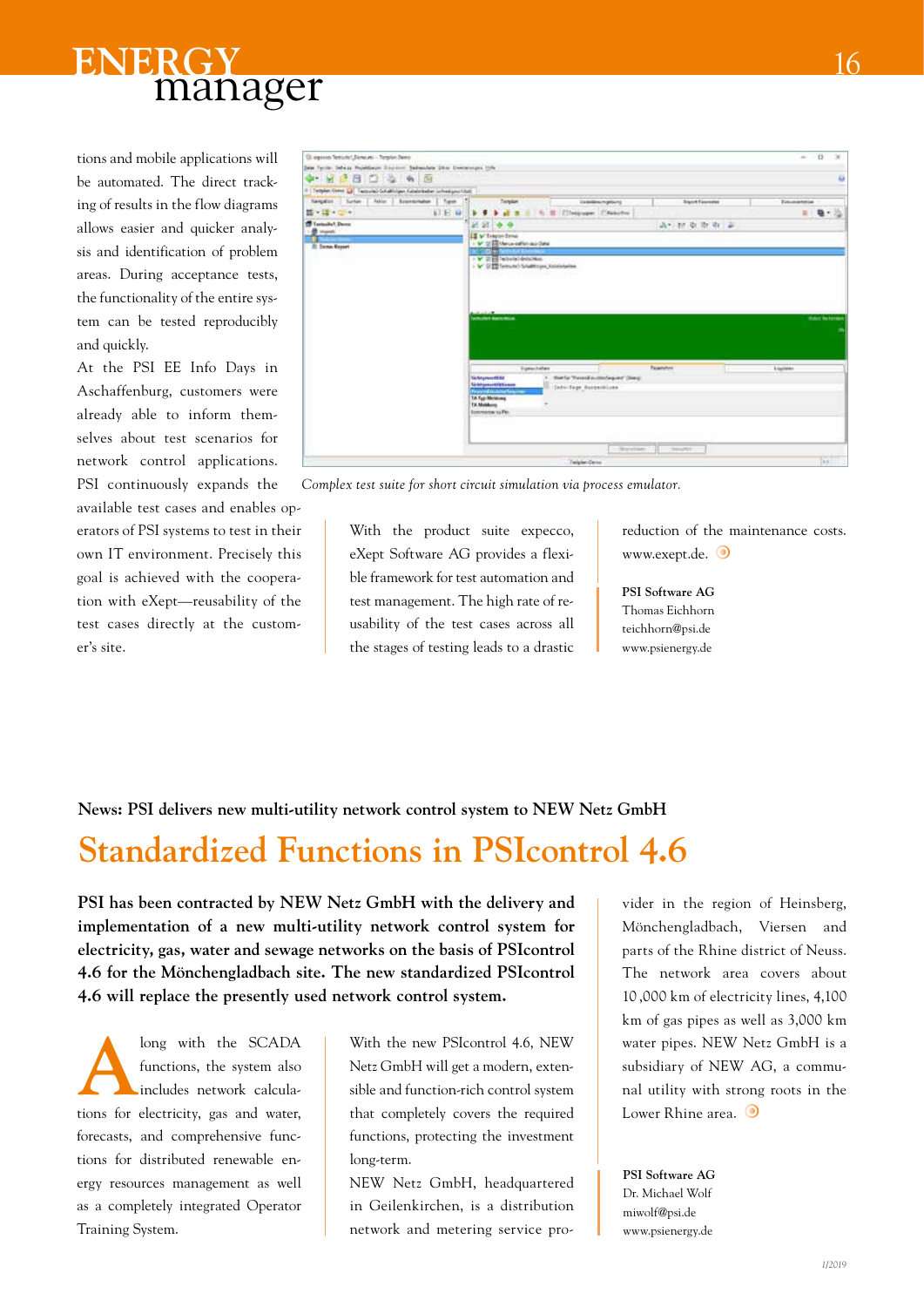

#### **News: Fast realization of powerful charging structures for the mobility turnaround**

### **AI-based Network Control**

**With the new smart grid platform Intelligent Grid Operator PSIingo, PSI offers sustainable integration of decentralized renewable energies into distribution networks and thus supports the rapid implementation of efficient charging infrastructures for the mobility turnaround. The comprehensive automation solution uses advanced intelligence for network monitoring and control of distribution networks with the help of artificial intelligence (AI). For the first time, PSI is employing selflearning algorithms.**

ased on the experience of<br>the smart operator software<br>and the unique combination the smart operator software and the unique combination of neural networks with Deep Qualicision, PSI has developed a learning method for AI-supported network state estimation, which also handles incomplete network state information. It uses only situational knowledge and measurements from the network, such as from intelligent measurement systems or charging infrastructures.

The behavior of the distribution network is continuously being learned through essential parameters such as network load, power consumption and power generation in combination with additional external information like weather forecasts. Thus, the system recognizes critical network situations in good time, determines the optimal decision from the possible alternatives, and derives control commands. Since overload situations in local networks do not occur constantly, but only spo-

radically for a few hours per day, there is a high potential for flexibility. The network operator can thus avoid not only current violations and thermal overload of operating resources, but also the otherwise necessary expansion of the distribution networks. By integrating information from intelligent measurement systems, PSIingo requires very few to no additional measurements in the distribution network and enables fast, scalable, and economical digitization of the distribution networks. In addition, the innovative algorithms for network control offer direct integration into the work processes of network management and network planning.  $\bigcirc$ 

**PSI GridConnect GmbH** Dr. Marcus Stötzel

mstoetzel@psi.de www.psigridconnect.de

#### **R&D: LINDA concept received ISGAN award for intelligent electricity networks**

# **Renewable Energies for Emergency Electricity Supply**

**The LINDA concept (Local island supply and accelerated network restoration with decentralized generating plants after large scale outages) can especially be used for emergency power supply for critical infrastructures.**

The LEW Verteilnetz<br>
GmbH (LVN) and its pro-<br>
ject partners from the in-GmbH (LVN) and its project partners from the industry and the science community have proven that decentralized generating plants such as solar, hydro, or bio mass power plants can be used to supply emergency power in case of blackouts. As one of the partners, PSI Software AG has pro-



*Awarded project partners.*

vided the control system software solutions.

On June 11, 2019, the International Smart Grid Action Network (ISGAN) has awarded the prestigious ISGAN award for seminal smart grid projects to the LINDA project partners in Vancouver, Canada. Already in November 2018, the Bavarian Energy Award for "Energy Generation—Electricity, Heat" was awarded to LINDA.  $\odot$ 

**PSI Software AG** Dr. Guido Remmers gremmers@psi.de www.psienergy.de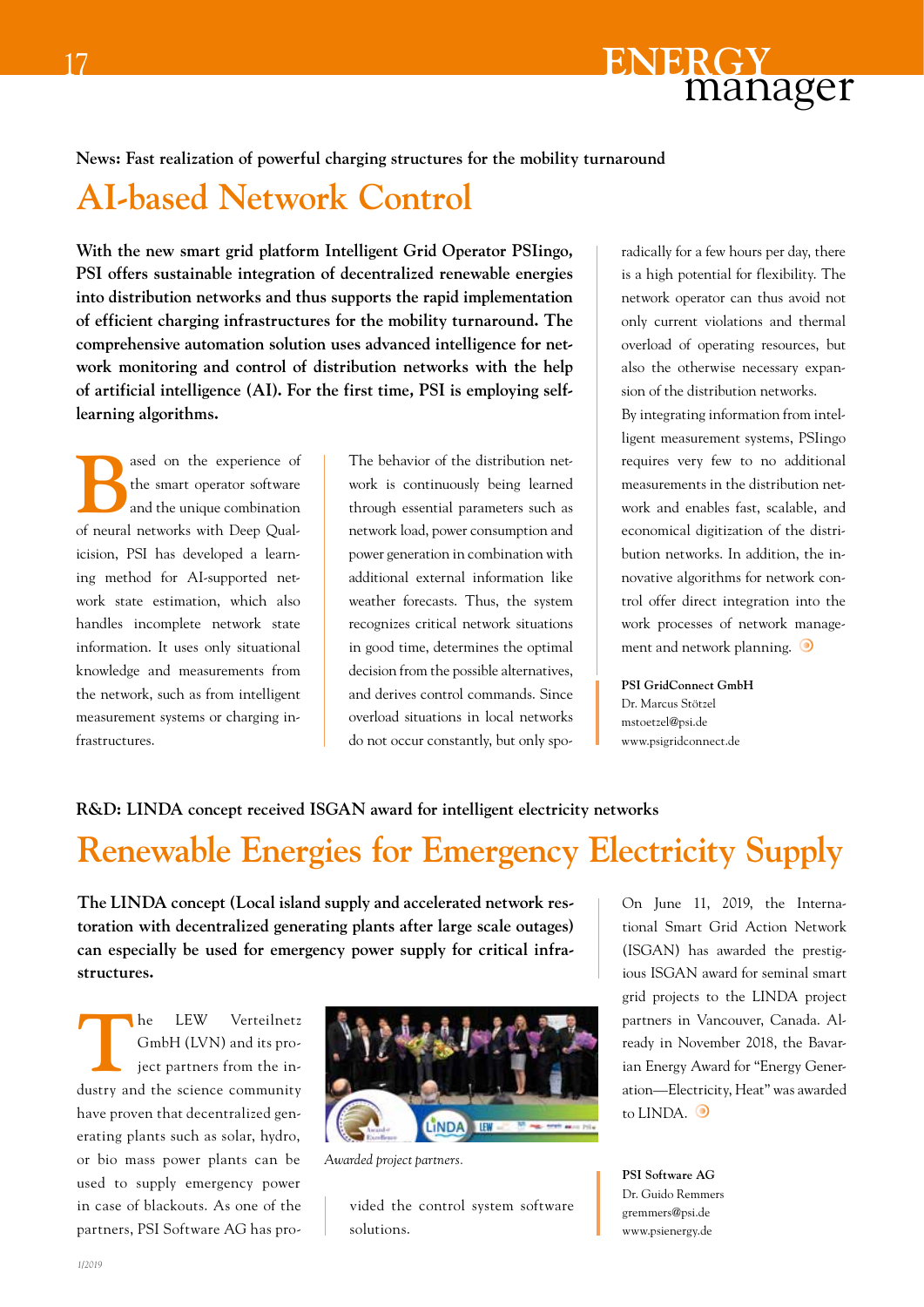**News: PSI and VisoTech establish partnership for Algo-Trading systems**

# **Synergies for Automated Short-Term Trading**

**PSI Energy Markets GmbH and VisoTech Softwareentwicklungsges.m.b.H. have entered into a strategic partnership in the field of algotrading systems. With the autoTRADER from VisoTech integrated into the energy trading system PSImarket, PSI and VisoTech customers can now possess a powerful and comprehensive solution for automated energy trading, portfolio and risk management.**

With the autoTRADER,<br>VisoTech offers the<br>leading tool for fully au-VisoTech offers the leading tool for fully automated energy trading in the volatile spot markets. A wide range of relevant intraday markets are supported, amongst others EPEX SPOT, Nord Pool and BSP SouthPool, and with PEGAS, also a marketplace for spot trading of gas.

"With the connection of PSImarket and the autoTRADER, our customers have an integrated, powerful and configurable solution enabling them to define their own trading algorithms," explained PSI Energy Markets Managing Director Michael Haischer.

#### **Fast and Cost-Efficient Implementation and Integration**

With the integration, customers benefit from numerous synergy effects, especially through a fast and of the two companies mean that further developments can be carried out quickly and efficiently and international market launches can be accelerated.

"With PSI we have a strong, reliable partner," says Jürgen Mayerhofer, Managing Director of VisoTech. "Together we provide our customers with the tools they need to benefit from today's demanding and rapidly changing energy market".

 *Together we provide our customers with the tools they need to benefit from today's demanding and rapidly changing energy market.* **1**<br>**1** need<br>energy

**Jürgen Mayerhofer** Managing Director VisoTech

cost-efficient implementation and integration of the solution. In addition, the many years of experience



*Integrated solution for fully automated energy trading in volatile short-term markets.*

#### **Synergies for Optimized Customer Benefit**

The Vienna-based software company VisoTech GmbH, founded in 1999, is the European market leader in fully automated spot trading of power and gas with its Periotheus autoTRADER solution. **1999**<br>ed re company

With the new partnership, the two leading software manufacturers, PSI Energy Markets and VisoTech, strengthen their market position in the field of energy trading systems and optimize the customer benefit of their solutions.  $\odot$ 

**PSI Energy Markets GmbH** Mihaela Kozlowski mkozlowski@psi.de www.psi-energymarkets.de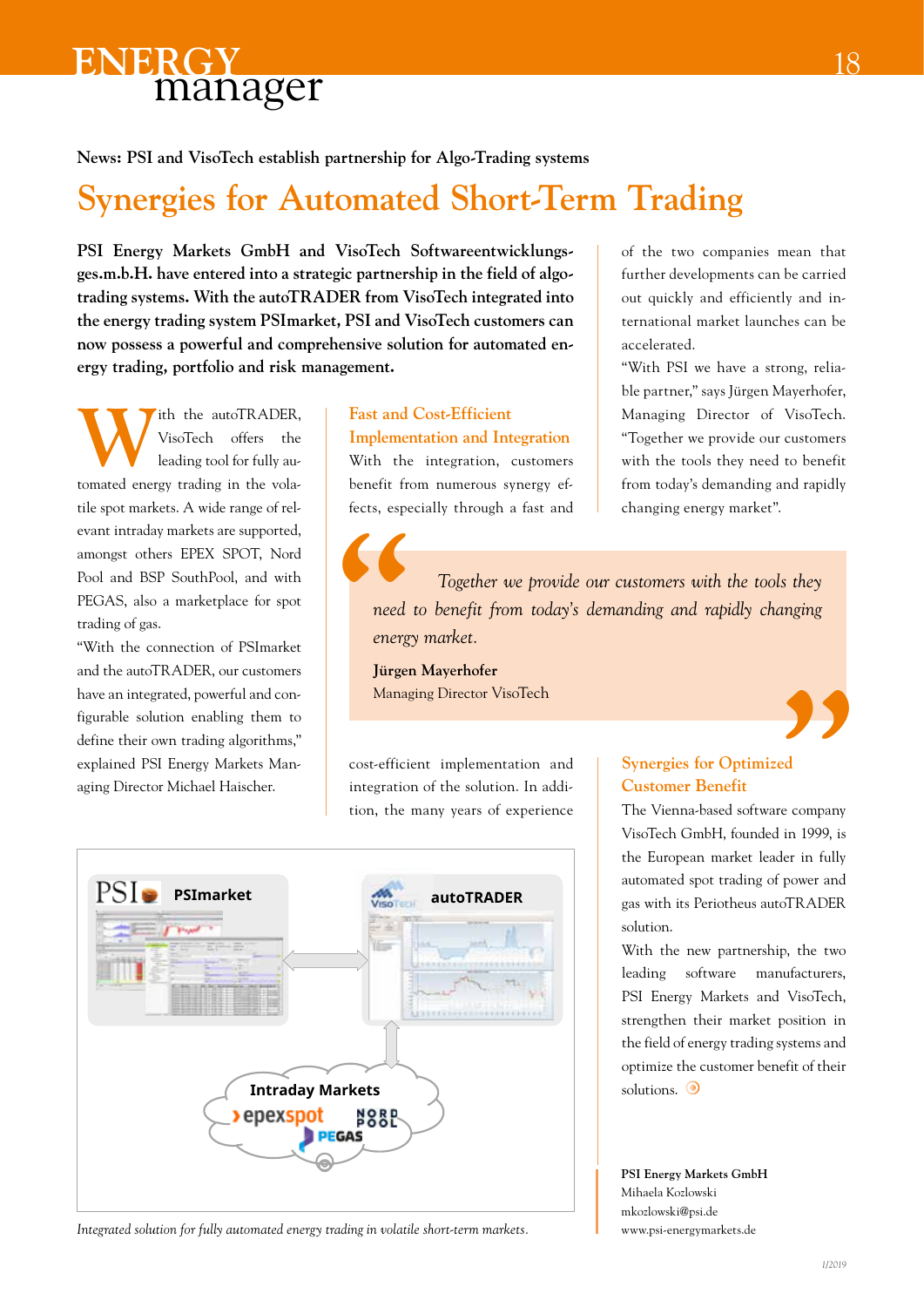

#### **News: From a pioneer in process control to a global software product supplier**

### **PSI Celebrates 50th Anniversary**

**PSI Software AG celebrates its 50th anniversary. The software company was founded on 12 May 1969 as PSI Gesellschaft für Prozesssteuerungs- und Informationssysteme GmbH in Berlin by a group of former employees of the AEG software institute. As a pioneer in process control, PSI started with first orders from the steel and logistic industries. Today, PSI is one of the leading global software suppliers for optimizing the flow of energy and materials.** 

**The modern PSI technology<br>platform combines the best<br>of 50 years of software expe**platform combines the best of 50 years of software experience of the PSI Group and provides a proven basis for the successful use of e. g. artificial intelligence (AI) in industrial applications.

"After all, for almost 50 years the company primarily supplied and maintained turnkey real-time solutions. Now, customers can also modify the PSI products, sector suites and standard platform modules themselves and can even design their own applications. Thus,



*Electrical energy control room at Stadtwerke Aachen 1973.*

our customers benefit from modern, highly efficient and open technology world standards in order to be optimally equipped for the future." Chairman Dr. Harald Schrimpf summarizes.

#### **events**

**www.psi.de/en/events**



| 11. - 12.09.2019  | PSI Open Days 2019                                                  | Karlstad, Sweden       |
|-------------------|---------------------------------------------------------------------|------------------------|
| 18. - 19.09.2019  | <b>PSIprins Customer Council at</b><br><b>ENERVIE Vernetzt GmbH</b> | Hagen, Germany         |
| 25. - 27.09.2019  | TRANSFORM 2019                                                      | Hong Kong, China       |
| 01. - 04.10.2019  | 9 <sup>th</sup> St. Petersburg International<br>Gas Forum 2019      | St. Petersburg, Russia |
| 23. - 24.10.2019  | Asset Service Days 2019                                             | Aschaffenburg, Germany |
| 23. - 24.10.2019  | PSIprins Thüga Customer<br>Meeting at Stadtwerke Stade<br>GmbH      | Stade, Germany         |
| 12. - 13.11.2019  | CONSULECTRA 2019                                                    | Hamburg, Germany       |
| 12. $-14.11.2019$ | European Utility Week 2019                                          | Paris, France          |
| 26. - 28.11.2019  | GAT 2019                                                            | Cologne, Germany       |

Please find more information regarding the PSI history here: https://www.psi.de/en/psi-group/ history/50-years-psi-software/

**PSI Software AG** Bozana Matejcek bmatejcek@psi.de www.psi.de

#### **imprint**

**Publisher** PSI Software AG Dircksenstraße 42–44 10178 Berlin (Mitte)

Germany Phone: +49 30 2801-0 Fax: +49 30 2801-1000 info@psi.de www.psi.de

**Chief Editor** Bozana Matejcek

**Design** Heike Krause

#### **DATA PROTECTION**

We are glad that you are receiving our customer magazine. Please also refer to our Privacy Policy at https://www.psi.de/en/privacy/

#### **Sources**

Title: Shutterstock/Mr. Loeffler Page 2: PSI GridConnect Page 3: Shutterstock/Mr. Loeffler Page 4, 5: PSI GridConnect Page 6: PSI Page 8: PSI Page 9: badenova Page 10, 11: PSI, Maschinenfabrik Reinhausen Page 12: GASCADE Gastransport GmbH Page 13: PSI Page 14: OOO "PSI" Page 15: "Gazprom UGS" Page 16: PSI Page 17: ISGAN Page 19: PSI